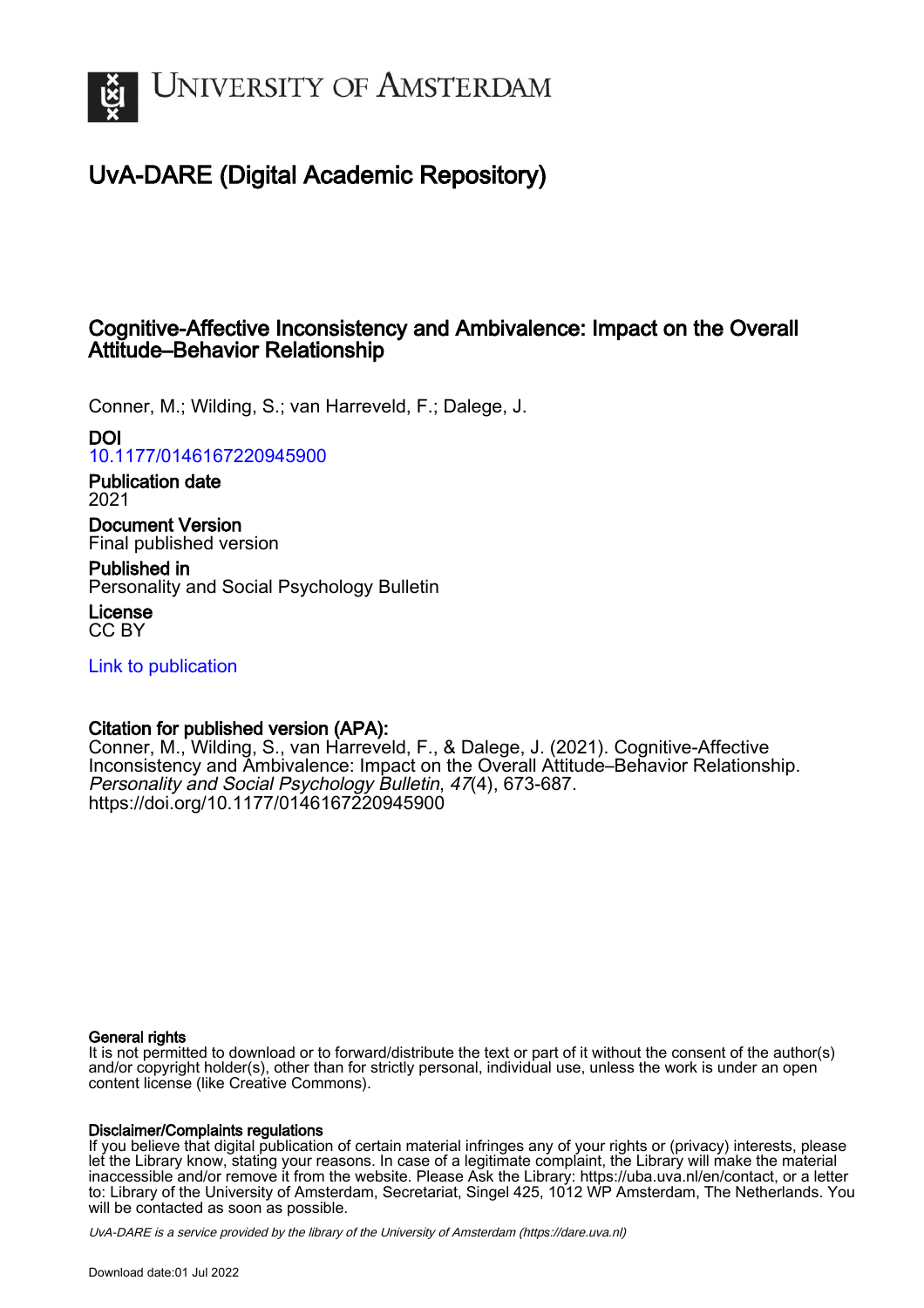# **Cognitive-Affective Inconsistency and Ambivalence: Impact on the Overall Attitude–Behavior Relationship**

Personality and Social Psychology Bulletin 2021, Vol. 47(4) 673–687 © 2020 by the Society for Personality and Social Psychology, Inc



https://doi.org/10.1177/0146167220945900 DOI: 10.1177/0146167220945900 Article reuse guidelines: [sagepub.com/journals-permissions](https://us.sagepub.com/en-us/journals-permissions) [journals.sagepub.com/home/pspb](http://journals.sagepub.com/home/pspb)



Mark Conner<sup>1</sup><sup>(D</sup>, Sarah Wilding<sup>1</sup><sup>D</sup>, Frenk van Harreveld<sup>2</sup>, **and Jonas Dalege2**

#### **Abstract**

This research explored whether overall attitude is a stronger predictor of behavior when underlying cognitive-affective inconsistency or ambivalence is low versus high. Across three prospective studies in different behaviors and populations (Study 1: eating a low-fat diet, *N* = 136 adults, eating five fruit and vegetables per day, *N* = 135 adults; Study 2: smoking initiation, *N* = 4,933 adolescents; and Study 3: physical activity, *N* = 909 adults) we tested cognitive-affective inconsistency and ambivalence individually and simultaneously as moderators of the overall attitude–behavior relationship. Across studies, more similar effects were observed for inconsistency compared with ambivalence (in both individual and simultaneous analyses). Metaanalysis across studies supported this conclusion with both cognitive-affective inconsistency and ambivalence being significant moderators when considered on their own, but only inconsistency being significant when tested simultaneously. The reported studies highlight the importance of cognitive-affective inconsistency as a determinant of the strength of overall attitude.

#### **Keywords**

attitudes, overall attitude, cognitive-affective inconsistency, cognitive-affective ambivalence, attitude–behavior relationship

Received September 23, 2019; revision accepted July 1, 2020

Attitudinal inconsistency exists when a component of a person's attitude (i.e., affect, cognition, or behavior) is inconsistent with either their overall evaluation of the attitude object or other components of the same attitude (Maio et al., 2000). We here use "overall attitude" to describe the "overall evaluation" of the attitude object. Most research in this area has focused on whether such attitudinal inconsistency is a marker for attitude strength (Krosnick & Petty, 1995). In particular, research has tended to focus on whether attitudinal inconsistency makes overall attitudes weaker predictors of behavior, less stable over time, less resistant to change, and less impactful on information processing (Chaiken et al., 1995; Maio et al., 2000; Rosenberg, 1968). This article focuses on inconsistency between cognitive and affective evaluations (cognitive-affective inconsistency) and its moderating effect on the relationship between overall attitude and behavior. Importantly it also assesses whether any moderation effect is attenuated by controlling for a related construct, namely, cognitive-affective attitudinal ambivalence.

# **Attitudinal Inconsistency**

Various kinds of attitudinal inconsistency have been explored. A particular focus has been on evaluative-cognitive inconsistency. This refers to the extent to which a person's overall evaluation on one hand and cognitions (or beliefs) about the same attitude object on the other, are inconsistent with one another (Rosenberg, 1968). Evaluative-cognitive inconsistency is usually operationalized as the absolute difference between two evaluations of the attitude object: one implied by overall evaluation of the object and another implied by cognitions about the attitude object (Chaiken & Baldwin, 1981; Rosenberg, 1968). Higher evaluative-cognitive inconsistency is inferred when the net evaluation of the overall evaluation is very different from that implied by a person's cognitions about the attitude object. For example, having a positive *overall evaluation* of smoking, but *believing* smoking leads to negative outcomes such as cancer would represent high evaluative-cognitive inconsistency. High levels of this form of attitudinal inconsistency have been shown to be associated with low accessibility of attitude from memory, low attitude stability, and weak effects of attitudes on information processing (Chaiken et al., 1995). Other studies have

**Corresponding Author:**

<sup>1</sup> University of Leeds, UK

<sup>&</sup>lt;sup>2</sup>University of Amsterdam, The Netherlands

Mark Conner, School of Psychology, University of Leeds, Lifton Place, Leeds LS2 9JT, UK. Email: [m.t.conner@leeds.ac.uk](mailto:m.t.conner@leeds.ac.uk)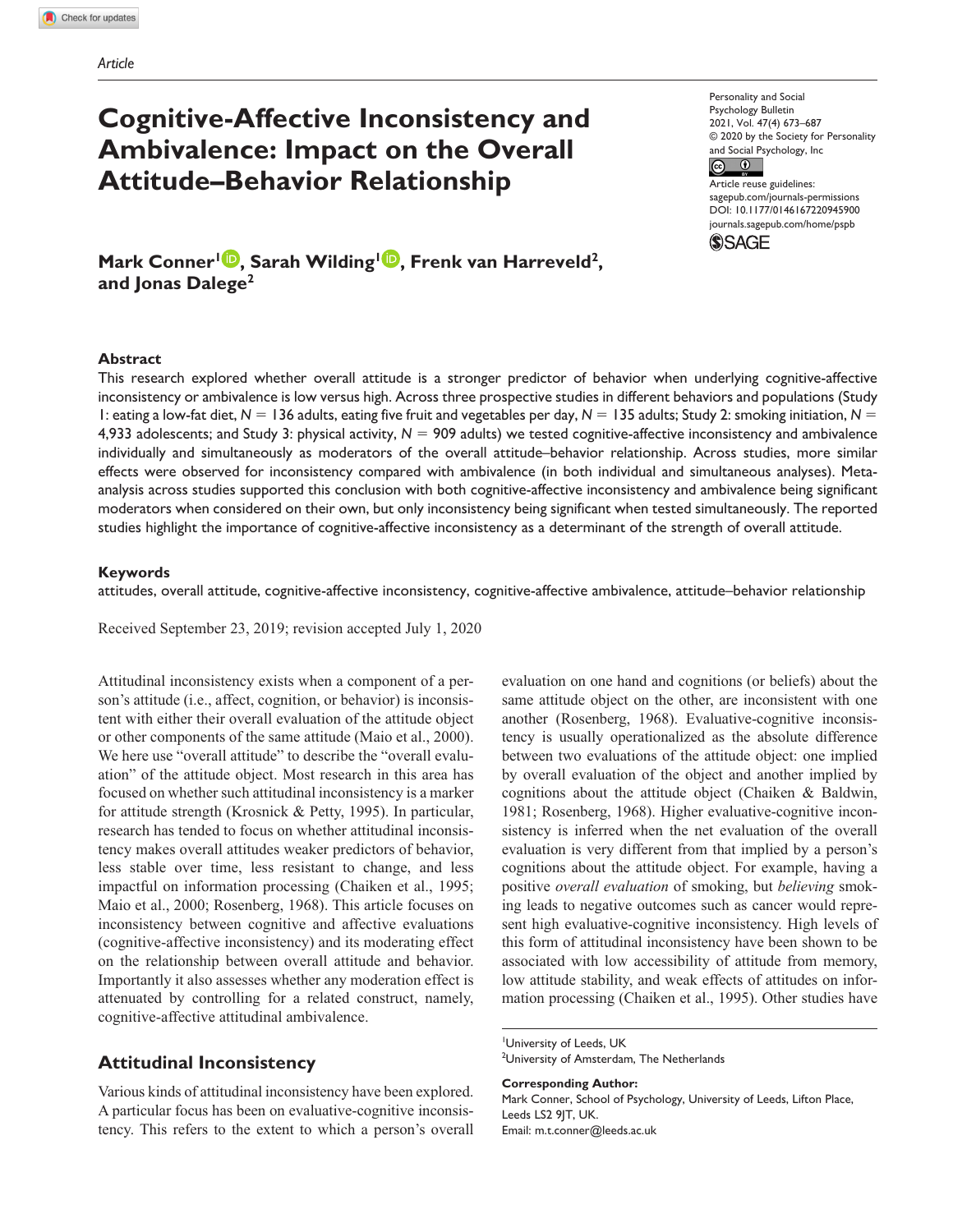explored evaluative-affective inconsistency (Chaiken et al., 1995; Erber et al., 1995). This refers to the extent to which overall evaluations of an attitude object are inconsistent with feelings (or emotions) about the same attitude object (Chaiken et al., 1995). For example, having a negative *overall evaluation* of smoking, but *enjoying* smoking would represent high evaluative-affective inconsistency.

Cognitive-affective inconsistency (or inter-component inconsistency as Maio et al., 2000 refer to it) has received only modest attention (Millar & Tesser, 1989). This kind of inconsistency refers to the extent to which a person's cognitions (or beliefs) about an attitude object are inconsistent with his or her feelings (or emotions) about an attitude object (Maio et al., 2000). For example, *believing* smoking leads to negative outcomes such as cancer, but *enjoying* it nonetheless would represent high cognitive-affective inconsistency. Cognitive-affective inconsistency can be operationalized as the absolute difference between the evaluation implied by a person's cognitions about the attitude object and their evaluation implied by their feelings about the attitude object (cp. Maio et al., 2000). Millar and Tesser (1989) showed that thought prior to forming an overall evaluation of an attitude object attenuated the attitude–behavior relationship only when cognitive-affective inconsistency was high and not when it was low. Sparks et al. (1992) showed that such a measure of cognitive-affective inconsistency (labeled ambivalence) moderated the attitude–behavioral intention relationship for one of two behaviors. For the behavior where the difference was significant, greater inconsistency was associated with weaker attitude–intention relationships. Schleicher et al. (2004) and also Visser and Coetzee (2005) showed that the relationship between job satisfaction and job performance was moderated by cognitive-affective inconsistency. In each of the three tests reported across studies, greater inconsistency was associated with a weaker relationship between job satisfaction and job performance.

Maio et al. (2000) reported that evaluative-cognitive, evaluative-affective, and cognitive-affective inconsistency were only modestly related to one another  $(r = .06-.42)$ . Importantly, Maio et al. (2000) noted the conceptual overlap between measures of attitudinal inconsistency and measures of attitudinal ambivalence, although in their data the two were unrelated (*r* = −.25 to .06) (see Thompson et al., 1995).

#### **Attitudinal Ambivalence**

A different kind of attitudinal inconsistency, and one that has been investigated more extensively in the literature, is attitudinal ambivalence. Definitions and measures of attitudinal ambivalence usually distinguish positive and negative evaluations of an attitude object and emphasize the similarity but also the intensity of the two evaluations (Conner & Sparks, 2002; Thompson et al., 1995). It is worth noting that this type of ambivalence is sometimes referred to as potential ambivalence to distinguish it from felt (or subjective) ambivalence.

Felt ambivalence focuses on meta-cognitive awareness of the difference between positive and negative evaluations (Conner & Sparks, 2002) and is not the focus here. Potential attitudinal ambivalence increases as the positive and negative evaluations become more intense and similar. Similarity here would be the opposite of inconsistency. Thompson et al. (1995) suggest that positive (P) and negative (N) evaluations can be combined to produce a measure of ambivalence using the following equation (sometimes known as the Griffin formula):

$$
Ambivalence = \frac{(P+N)}{2} - abs (P-N),
$$

with the first component tapping intensity and the second similarity. As we discuss below, it is the similarity component that overlaps in measures of attitudinal inconsistency and ambivalence, and the intensity component that distinguishes these two constructs. These measures of ambivalence tend to focus on intra-component ambivalence and tap evaluative (i.e., positive and negative evaluations about an attitude object), cognitive (i.e., positive and negative cognitions about an attitude object), or affective (i.e., positive and negative affect about an attitude object) ambivalence. Unipolar attitude measures, such as Kaplan's (1972) split semantic differential measure, are often used to tap these positive and negative components. Various studies support the idea that intra-component ambivalence is negatively related to the strength of an attitude. For example, several studies show ambivalent compared with non-ambivalent attitudes to be weaker predictors of behavior (e.g., Armitage & Conner, 2000). A smaller number of studies also show ambivalent attitudes to be less stable over time, more pliable, and more impactful on information processing (see Conner & Armitage, 2008 for a review).

Relatively few studies have examined inter-component attitudinal ambivalence (Maio et al., 2000), which is usually referred to as cognitive-affective ambivalence (Conner & Sparks, 2002). Two forms of cognitive-affective ambivalence can be distinguished and computed using the Griffin formula: pro-cognitive/con-affective ambivalence and con-cognitive/ pro-affective ambivalence (Thompson et al., 1995). In the former, the individual's cognitions are positively valenced toward the attitude-object, but their affect is negatively valenced toward the attitude object; in the latter, the individual's cognitions are negatively valenced toward the attitude-object, but their affect is positively valenced toward the attitude object. When cognitive and affective evaluations are both tapped using unipolar attitude measures, the two types of inter-component cognitive-affective ambivalence and also both intracomponent cognitive and intra-component affective ambivalence can be computed. However, this raises problems of how to best combine the two types of inter-component cognitive-affective ambivalence and also how to disconfound measures of inter-component and intra-component ambivalence (see Thompson et al., 1995). Unlike intra-component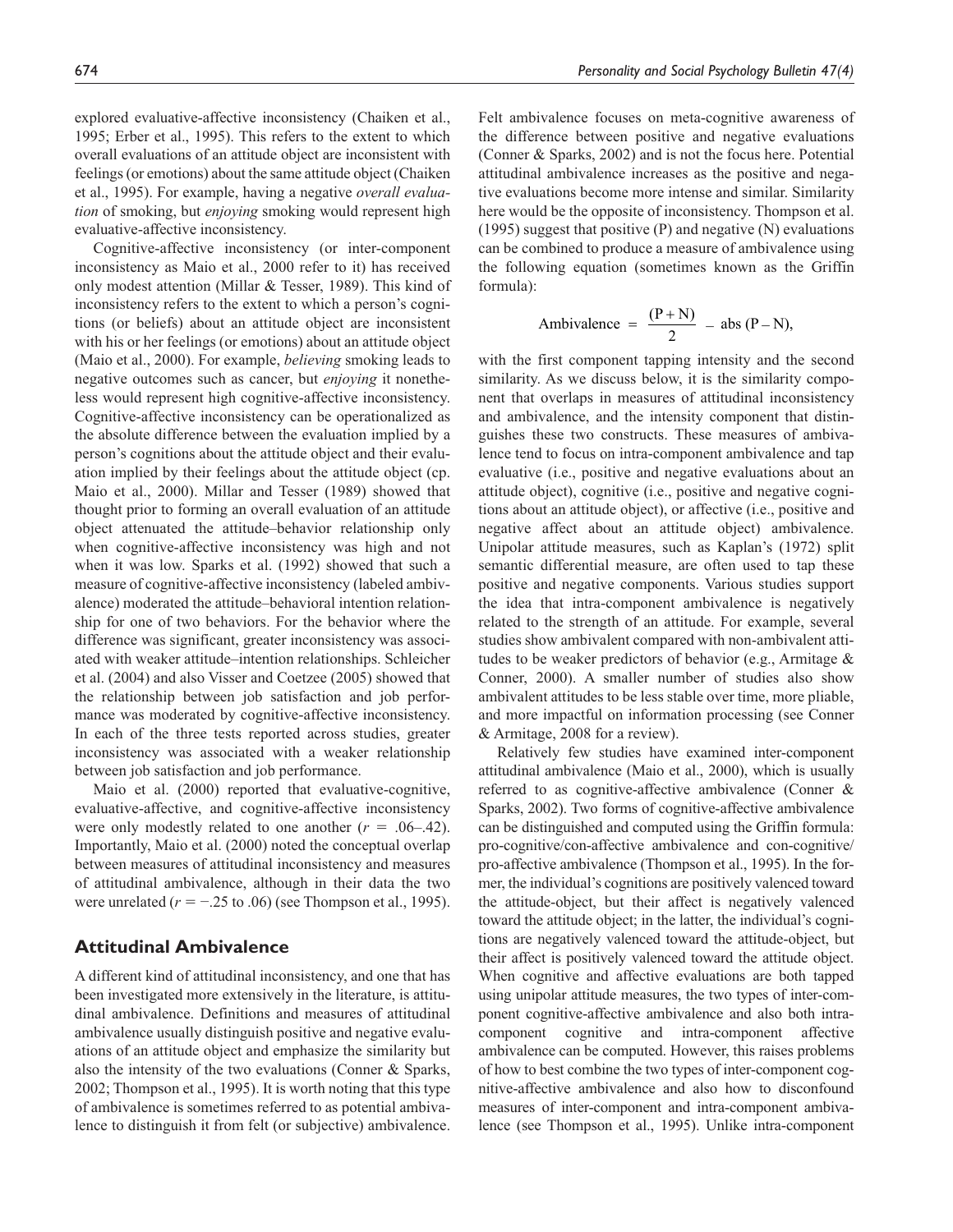ambivalence, inter-component ambivalence can be tapped using bipolar measures of cognitive and affective evaluations. Using such bipolar evaluation measures also helps tackle both the above problems and is the approach used here. Such measures do not allow for intra-component ambivalence, although inter-component ambivalence can be computed when the cognitive and affective evaluations are oppositely valenced (i.e., different sides of the mid-point on the bipolar measure). In addition, with bipolar measures an individual will only have either pro-cognitive/con-affective *or* con-cognitive/pro-affective ambivalence, not both.

Work on intra-component attitudinal ambivalence has often considered it to be a measure of attitude strength (Thompson et al., 1995). A key prediction for any measure of attitude strength is that strong attitudes should be more likely to predict behavior than weak attitudes (Converse, 1995, p. 11; Krosnick & Petty, 1995, p. 3). Research on cognitive-affective ambivalence has investigated its impact on the prediction of behavior. Lavine et al. (1998) measured cognitive-affective ambivalence as having oppositely valenced affective and cognitive evaluations or not (i.e., no consideration of intensity). For respondents with oppositely valenced cognition and affect, affect exerted stronger influences on overall attitude and behavior. For respondents with similarly valenced cognition and affect, the two exerted equal influence on overall attitude and behavior. Although these results are insightful, the question of whether or not intra-component attitudinal ambivalence is an indication of a weak attitude in that it attenuates the overall attitude–behavior link remains unanswered.

In terms of why weak attitudes might be less predictive of behavior, Schwartz (1978) noted that an attitude assessed at one time point is unlikely to predict behavior at a later time point if it does not persist over the intervening time interval. Thus, at least part of the greater impact of strong attitudes on behavior may be attributable to strong attitudes being more likely to persist over time (Ajzen & Fishbein, 1980). However, other mechanisms may also play a role. For example, Fazio (1986, 1995) argued that attitudes influence our behavior in part by shaping our perceptions of the world (see Fabrigar et al., 2005 for a useful discussion of various ways that attitude structure could influence the attitude–behavior relationship), that is, the capacity of an attitude to predict behavior is partly dependent on the attitude's ability to bias perceptions of the attitude object and the context in which the behavior is performed. Strong attitudes are assumed to be more readily accessible and thus more likely to produce these biasing effects. Alternatively, weak attitudes may be simply considered less relevant when deciding whether to perform a behavior. One or more of these factors may explain why low compared with high intra-component attitudinal ambivalence is associated with stronger predictions of behavior from attitude.

Similar arguments can be applied to inter-component cognitive-affective ambivalence. One contribution of this article is to offer a series of tests of whether cognitive-affective ambivalence does moderate the overall attitude to behavior

relationship. Given that cognitive-affective inconsistency is also considered to be a component of attitude strength (Krosnick & Petty, 1995), it may also moderate the impact of overall attitude on behavior. Low inconsistency would equate to a strong overall attitude that should be more predictive of behavior. Providing a series of tests of this moderation effect is a second key contribution of this article. In addition, examining the moderating effects of cognitive-affective inconsistency plus ambivalence on the overall attitude to behavior relationship when controlling for one another (simultaneous test) is a third contribution of this article. Developing predictions in relation to this third contribution requires a more detailed consideration of the similarities and differences between the two.

# **Similarities and Differences Between Cognitive-Affective Inconsistency and Ambivalence**

Both cognitive-affective inconsistency and cognitive-affective ambivalence, when measured using bipolar measures of cognitive and affective evaluations, incorporate a component of the absolute difference between cognitive and affective evaluations in their measurement. On that basis we might expect them to be at least moderately positively correlated with one another (see Figure 1 for relationship between the two for different values of cognitive and affective evaluation). However, this difference score covers situations where cognitive and affective evaluations are both neutral (i.e., neither is valenced), only one is valenced, both are of the same valence, or one is the opposing valence to the other. It is only the latter case when cognitive-affective ambivalence occurs. In contrast, cognitive-affective inconsistency occurs whenever the two are not equal. In this sense cognitive-affective inconsistency can be seen as covering a broader range of combinations of cognitive and affective evaluations than cognitive-affective ambivalence. A further distinction between cognitive-affective inconsistency and ambivalence is that the latter incorporates a measure of the intensity of the cognitive and affective evaluations that is absent in the former. It is notable that Maio et al. (2000) reported that these two measures were unrelated in their data  $(r = .06)$ . The present research offers further tests of the relationship between the two.

What implications do these similarities and differences have for predictions about the relative power of cognitive-affective inconsistency and ambivalence to moderate the overall attitude to behavior relationship? One mechanism through which cognitive-affective inconsistency and ambivalence might act as moderators is through an individual's overall attitude being sometimes more aligned with their cognitive evaluations and sometimes more aligned with their affective evaluations (Abelson et al., 1982; Breckler & Wiggins, 1989; Esses et al., 1993). In line with this reasoning, Zhou et al. (2009) manipulated cognitive-affective ambivalence (which they labeled affective-cognitive consistency) and showed that this changed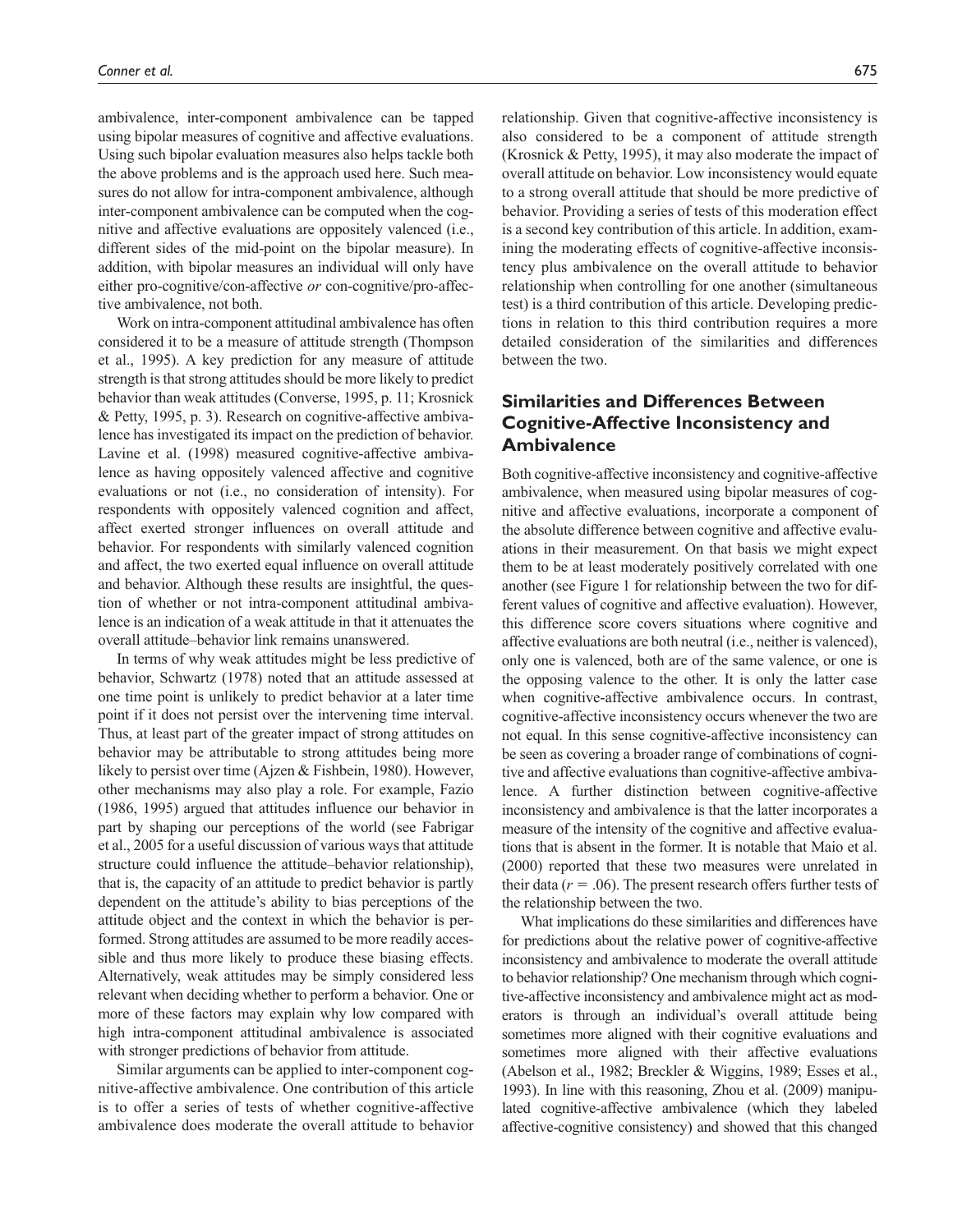|                             |                |               |              |                | Cognitive Evaluation |                |        |
|-----------------------------|----------------|---------------|--------------|----------------|----------------------|----------------|--------|
| <b>Affective Evaluation</b> |                | Harmful       |              |                |                      | Beneficial     |        |
|                             |                |               | $\mathbf{1}$ | $\overline{c}$ | 3                    | $\overline{4}$ | 5      |
| Unenjoyable                 | $\mathbf{1}$   | Inconsistency | 0.0          | 1.0            | 2.0                  | 3.0            | 4.0    |
|                             |                | Ambivalence   | $-1.0$       | $-1.0$         | $-1.0$               | 0.5            | 2.0    |
|                             | $\sqrt{2}$     | Inconsistency | 1.0          | 0.0            | 1.0                  | 2.0            | 3.0    |
|                             |                | Ambivalence   | $-1.0$       | $-1.0$         | $-1.0$               | 1.0            | 0.5    |
|                             | 3              | Inconsistency | 2.0          | 1.0            | 0.0                  | 1.0            | 2.0    |
|                             |                | Ambivalence   | $-1.0$       | $-1.0$         | $-1.0$               | $-1.0$         | $-1.0$ |
|                             | $\overline{4}$ | Inconsistency | 3.0          | 2.0            | 1.0                  | 0.0            | 1.0    |
|                             |                | Ambivalence   | 0.5          | 1.0            | $-1.0$               | $-1.0$         | $-1.0$ |
| Enjoyable                   | 5              | Inconsistency | 4.0          | 3.0            | 2.0                  | 1.0            | 0.0    |
|                             |                | Ambivalence   | 2.0          | 0.5            | $-1.0$               | $-1.0$         | $-1.0$ |

Figure 1. Scores for cognitive-affective inconsistency and cognitive-affective ambivalence at each level of cognitive and affective evaluation.

*Note.* Cognitive-affective ambivalence is at a minimum (scored −1.0) except in the top right and bottom left quadrants of the matrix (marked in bold). Cognitive-affective inconsistency is at a minimum (scored 0.0) on the diagonal (top left to bottom right) where cognitive and affective evaluations are equal, but at a maximum (scored 4.0) in the top right and bottom left quadrants of the matrix.

the extent to which attitude predicted behavior in a cognitivefocus condition, but not in an affective-focus condition. This might lead to overall attitude being less stable for those high versus low in cognitive-affective inconsistency or ambivalence. As noted above, such lower attitude stability might then drive lower attitude–behavior relationships. To the extent that lower stability of overall attitude is attributable to cognitive and affective evaluations being oppositely valenced and thus supporting different courses of action (i.e., approach vs. avoid), this might suggest that it is cognitive-affective ambivalence that is the stronger moderator. That is, when considered together, it is ambivalence and not inconsistency that moderates the overall attitude–behavior relationship. In contrast, the broader range of cognitive-affective combinations that inconsistency covers might suggest that it should be the stronger moderator of the overall attitude–behavior relationship (and ambivalence should not be significant when included with inconsistency). Support for cognitive-affective inconsistency being the stronger moderator would suggest that it is degree of inconsistency rather than opposing valence (or indeed intensity) of cognitive and affective evaluations that matters most in relation to attitude strength. For example, being neutral on one component and strongly positive/negative on the contrary may be a good indicator of a

weak overall attitude that is tapped by an inconsistency measure, but not by an ambivalence measure. We test these different possibilities first by examining the moderating effects of cognitive-affective inconsistency or ambivalence on the overall attitude–behavior relationship (individual tests) and second by examining the moderating effects of each one when controlling for the moderating effects of the other (simultaneous tests).

In summary, the present research explored the moderating effects of cognitive-affective inconsistency and ambivalence on the relationship between overall attitude and subsequent behavior in real world settings. A novel focus was on the moderating effects of one when controlling for the other. Across studies we examined different health behaviors in different general populations with varying time gaps between measurement of the different components of attitude and later behavior. The overall effects across studies were assessed using meta-analysis.

# **Study 1: Eating a Low-Fat Diet or Five Fruit and Vegetables Per Day**

Study 1 focused on two dietary behaviors. Parts of the data were reported in Conner et al. (2002). A number of measures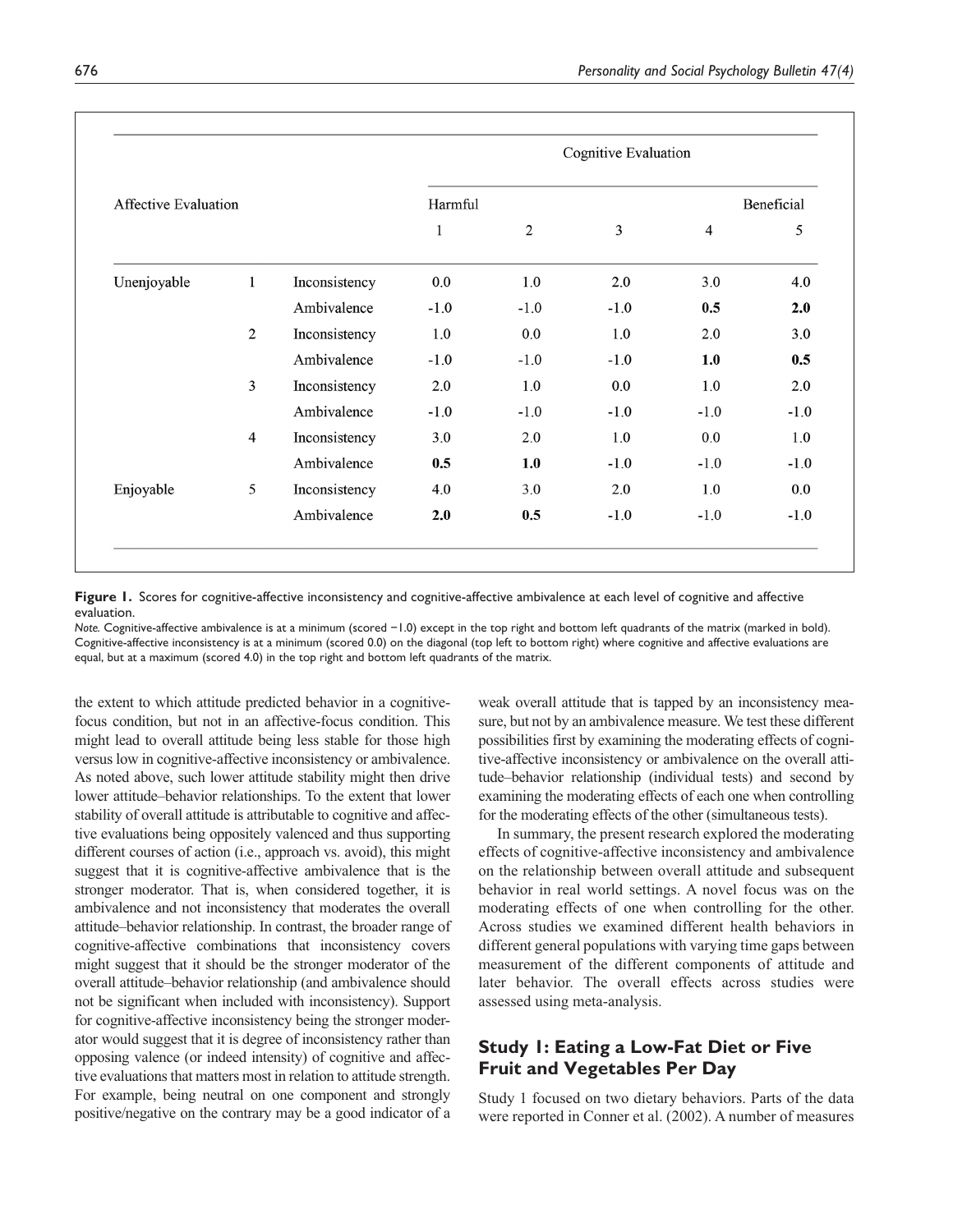not reported here were also included (e.g., intentions; behavioral, normative, and control beliefs; overall intra-component attitudinal ambivalence). The full questionnaires (T1 and T2) are provided as an online appendix. The data are available here: [https://osf.io/unz4s/?view\\_only=591a16ab02f04a49bc](https://osf.io/unz4s/?view_only=591a16ab02f04a49bc7947636ca6775b) [7947636ca6775b.](https://osf.io/unz4s/?view_only=591a16ab02f04a49bc7947636ca6775b) The University of Leeds, UK ethical review committee approved the study.

#### *Method*

*Sample.* The sample was recruited by advertisement placed in two local newspapers. Out of those who responded  $(N =$ 390), a total of 282 (72% response rate) fully completed and returned two questionnaires (T1 and T2, approximately one month apart) and were included in the analyses. Respondents were randomly allocated to either a completing questionnaires concerning eating a low-fat diet (*N* = 142) or concerning eating five portions of fruit and vegetables per day  $(N =$ 140). Respondents were paid £5 (approximately US\$8) on receipt of the completed second questionnaire. There were 83 males and 199 females, mean age 54.2 years (*SD* = 17.6). After removing participants with any missing data on analyzed variables there were 136 for eating a low-fat diet and 135 for eating five portions of fruit and vegetables per day. The 271 analyzed respondents did not differ from the 11 excluded on baseline measures,  $p > .15$ .

*Measures.* Separate questionnaires were developed for the two behaviors (eating a low-fat diet; eating five portions of fruit and vegetables per day), although the design of each was very similar. Consistent with Crites et al. (1994) semantic differentials were classified into evaluative (overall attitude), cognitive, or affective. Overall attitude was assessed at T1 by three semantic differential items (e.g., "If I were to eat a low fat diet, it would be": *"unfavorable-favorable," "negative-positive," "unsatisfactory-satisfactory"*; α = .80, .89 for low-fat diet and five portions a day, respectively). Cognitive evaluation was assessed at T1 by a single semantic differential item (e.g., "If I were to eat a low fat diet, it would be": *"harmful-beneficial"*). Affective evaluation was assessed at T1 by two semantic differential items (e.g., "If I were to eat a low fat diet, it would be": *"unpleasant-pleasant," "unenjoyable-enjoyable"; r* = .86, .79 for low-fat diet and five portions a day, respectively). Each item was scored 1 to 7 (higher scores indicate more positive evaluations).

Cognitive-affective inconsistency was computed as the absolute difference between cognitive and affective evaluation measures (range 0–6).

A measure of cognitive-affective ambivalence was computed where the valence of the bipolar cognitive and affective evaluation measures was different (i.e., where the mean score on one measure was above the mid-point of the scale and the other mean score was below the mid-point of the scale). For respondents who were pro-cognitive/con-affective (i.e., mean cognitive evaluation above the mid-point 4

*plus* mean affective evaluation below the mid-point 4) *or* con-cognitive/pro-affective (i.e., mean cognitive evaluation below the mid-point 4 *plus* mean affective evaluation above the mid-point 4) we computed an ambivalence score. Cognitive and affective evaluation scores were assigned values of 1 to 3 based on extremity, with higher scores indicating greater extremity. These values were then entered into the Griffin equation (Ambivalence =  $[C + A]/2 - abs[C -$ A], where C is the cognitive evaluation and A is the affective evaluation). Respondents who, based on their responses to the cognitive and affective evaluation measures, were classified as neither pro-cognitive/con-affective or con-cognitive/ pro-affective were coded as non-ambivalent (coded −1.5 to reflect the lowest level of ambivalence possible based on the positive score at the most extreme [3] and the negative score at the mid-point [0] or vice versa in the Griffin equation). The computed cognitive-affective ambivalence score range between  $-1.5$  and  $+3$ .

Behavior was assessed at T2 using food frequency questionnaires. For eating a low-fat diet this was tapped by the frequency of choosing a series of low-fat options (e.g., "In the past month how often did you use skimmed milk, not applicable, rarely or never, sometimes, often, usually or always," scored 0–4 and summed) (Block et al., 2000). For eating five portions of fruit and vegetables per day this was tapped by the frequency of choosing nine fruits and vegetables (e.g., "In the past month how often did you eat bananas, rarely or never, 13 times per month, 1-2 times per week, 3-5 times per week, every day, 2 or more times a day," scored 0.001, 0.0667, 0.214, 0.571, 1, and 2, respectively, and summed to indicate number of portions per day; Cade & Margetts, 1988).

*Analyses.* Analyses were performed separately for the two behaviors. The means and standard deviations of the measures and their intercorrelations were examined first. Moderated multiple regression analysis was then used to test our main hypothesis about the moderating effect of cognitiveaffective inconsistency and ambivalence on the overall attitude–behavior relationship. Variables were entered as predictors in a series of steps based on our hypotheses. At Step 1, T2 behavior was regressed onto T1 overall attitude. Step 2a added cognitive-affective inconsistency and the overall Attitude  $\times$  Cognitive-Affective Inconsistency interaction to overall attitude from Step 1. Step 2b added cognitive-affective ambivalence and the overall Attitude  $\times$ Cognitive-Affective Ambivalence interaction to evaluative attitude from Step 1. Step 3 added cognitive-affective ambivalence and the overall Attitude  $\times$  Cognitive-Affective Ambivalence interaction to variables from Step 2a. Step 2a tests the moderating effects of cognitive-affective inconsistency, Step 2b tests the moderating effects of cognitive-affective ambivalence, and Step 3 tests both moderating effects simultaneously. Mean-centered scores were used in the regression to minimize problems of multicollinearity (Aiken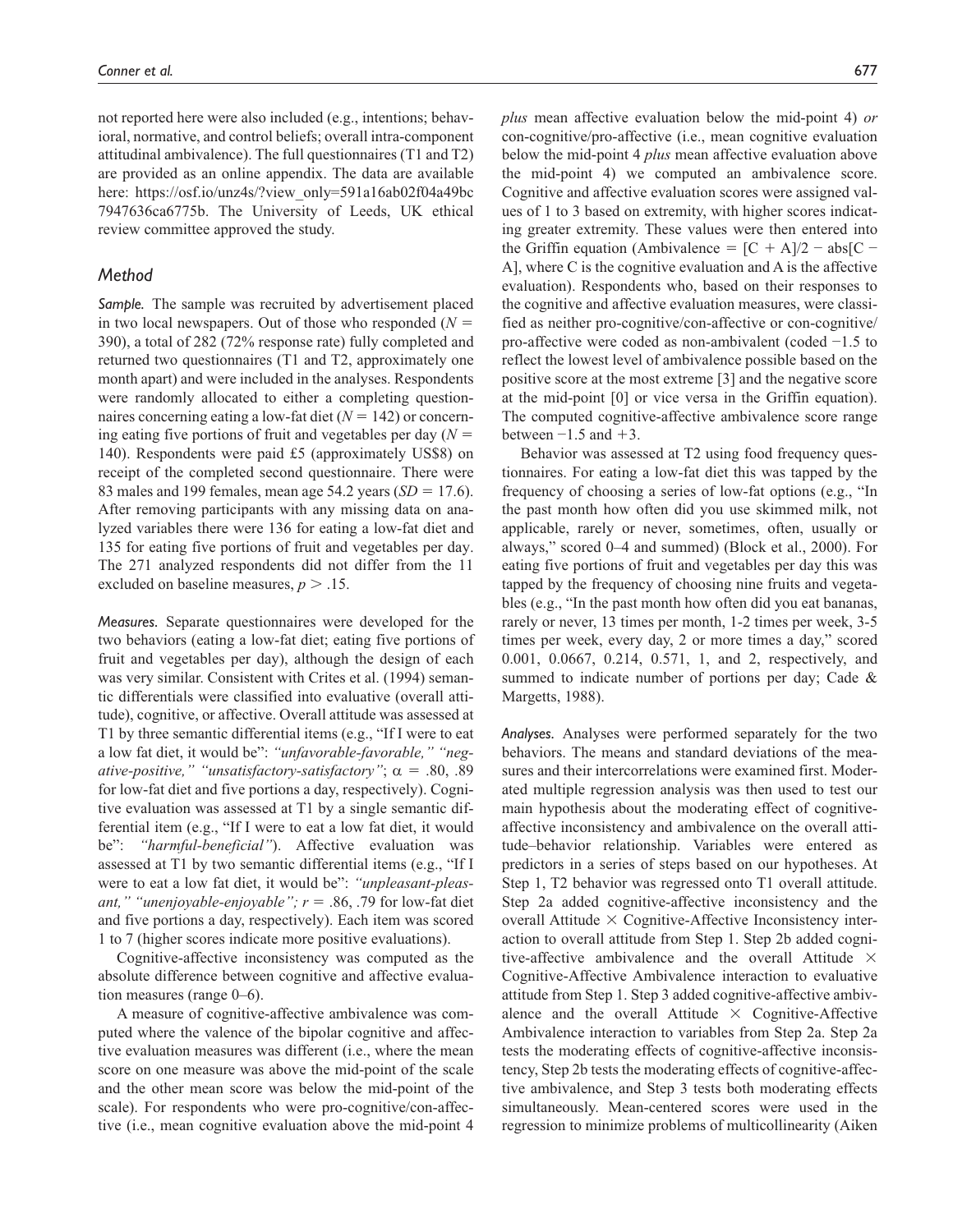| <b>Measures</b>                         | В          | OA          | CAI        | <b>CAA</b> | M        | SD    |  |
|-----------------------------------------|------------|-------------|------------|------------|----------|-------|--|
| T <sub>2</sub> behavior (B)             | 000.1      | $0.261**$   | $-0.124$   | $-0.093$   | 37.228   | 8.119 |  |
| Overall attitude (OA)                   | $0.228***$ | 1.000       | $-0.246**$ | $-0.257**$ | 5.380    | 1.285 |  |
| Cognitive-affective inconsistency (CAI) | $-0.224**$ | $-0.325***$ | 1.000      | $0.668***$ | 1.688    | 1.287 |  |
| Cognitive-affective ambivalence (CAA)   | $-0.193*$  | $-0.154$    | $0.774***$ | 1.000      | $-1.384$ | 1.190 |  |
| M                                       | 4.070      | 5.575       | 1.296      | $-1.543$   |          |       |  |
| <b>SD</b>                               | 2.102      | 1.562       | 1.432      | 1.170      |          |       |  |
|                                         |            |             |            |            |          |       |  |

**Table 1.** Descriptive Data and Intercorrelation of Measures in Study 1 (Eating a Low-Fat Diet Above Diagonal, *N* = 136; Eating Five Portions of Fruit and Vegetables Below Diagonal, *N* = 135).

*Note*.  $M =$  mean:  $SD =$  standard deviation.

 $*_{p}$  < .05.  $*_{p}$  < .01.  $*_{p}$  < .001.

& West, 1991). Simple slopes analyses (Aiken & West, 1991) were used to explore any significant interaction terms by examining the unstandardized regression slope for T1 overall attitude at low  $(M - 1SD)$ , mean, and high  $(M + 1SD)$ levels of the moderator.

#### *Results*

Table 1 shows that the measures of behavior, overall attitude, cognitive-affective inconsistency, and cognitive-affective ambivalence showed reasonable variation for both eating a low-fat diet (above diagonal) and eating five portions of fruit and vegetables per day (below diagonal). Overall attitudes were relatively positive for each behavior, although cognitive-affective inconsistency and ambivalence were relatively low (Table 1). Overall attitude was a significant positive predictor for both behaviors. Overall attitude was significantly negatively related to cognitive-affective inconsistency for both behaviors. Cognitive-affective inconsistency and ambivalence were strongly significantly positively intercorrelated for both behaviors.

Table 2 shows the results of the moderated regression analyses. In relation to eating a low-fat diet (Table 2, left-hand panel), at Step 1 overall attitude was a significant positive predictor of behavior. At Step 2a, overall attitude was a significant positive predictor, cognitive-affective inconsistency was a non-significant negative predictor, and the interaction between overall attitude and inconsistency was a significant negative predictor, *B* = −1.129, 95% CI = [−1.901, −0.356]. Simple slopes analyses of the overall Attitude  $\times$  Cognitive-Affective Inconsistency interaction at Step 2a (Table 2), indicated that at low levels of inconsistency, overall attitude was strongly related to behavior,  $B = 2.943$ ,  $SE = .719$ ,  $p < .001$ , while at moderate levels of inconsistency overall attitude was less strongly related to behavior,  $B = 1.490$ ,  $SE = .531$ ,  $p =$ .006, and at high levels of inconsistency overall attitude was unrelated to behavior,  $B = 0.037$ ,  $SE = .749$ ,  $p = .964$ . At Step 2b, the interaction between overall attitude and cognitiveaffective ambivalence was not significant and did not explain a significant additional increment of variance in behavior. At Step 3, the addition of cognitive-affective ambivalence and the

interaction between overall attitude and cognitive-affective ambivalence (to Step 2a) did not explain significant additional variance in behavior and the added interaction was not significant. Overall attitude remained a significant positive predictor and the interaction between overall attitude and cognitiveaffective inconsistency remained as a significant negative predictor at Step 3.

In relation to eating five fruits and vegetables per day (Table 2, right-hand panel), at Step 1 overall attitude was a significant positive predictor of behavior. At Step 2a, overall attitude was a significant positive predictor, cognitive-affective inconsistency was a significant negative predictor of behavior, and the interaction between overall attitude and inconsistency was a significant negative predictor,  $B = -0.021$ , 95% CI = [-0.037,  $-0.005$ ]. Simple slopes analyses of the Overall Attitude  $\times$ Cognitive-Affective Inconsistency interaction at Step 2a (Table 2), indicated that at low levels of inconsistency, overall attitude was strongly related to behavior,  $B = 0.063$ ,  $SE = .020$ ,  $p =$ .002, while at moderate levels of inconsistency overall attitude was less strongly related to behavior,  $B = 0.033$ ,  $SE = .013$ , *p* = .014, and at high levels of inconsistency overall attitude was unrelated to behavior,  $B = 0.004$ ,  $SE = .016$ ,  $p = .809$ . At Step 2b, although overall attitude was a significant positive predictor and cognitive-affective ambivalence was a significant negative predictor, the interaction between overall attitude and cognitive-affective ambivalence was not significant and this step did not explain a significant additional increment of variance in behavior. At Step 3, the addition of cognitive-affective ambivalence and the interaction between overall attitude and cognitive-affective ambivalence did not explain significant additional variance in behavior compared with Step 2a and the added interaction was not significant. Overall attitude remained a significant positive predictor and the interaction between overall attitude and cognitive-affective inconsistency remained as a significant negative predictor in Step 3.

#### *Discussion*

The results from Study 1 were in line with predictions. For both eating a low-fat diet and eating five portions of fruit and vegetables per day, cognitive-affective inconsistency significantly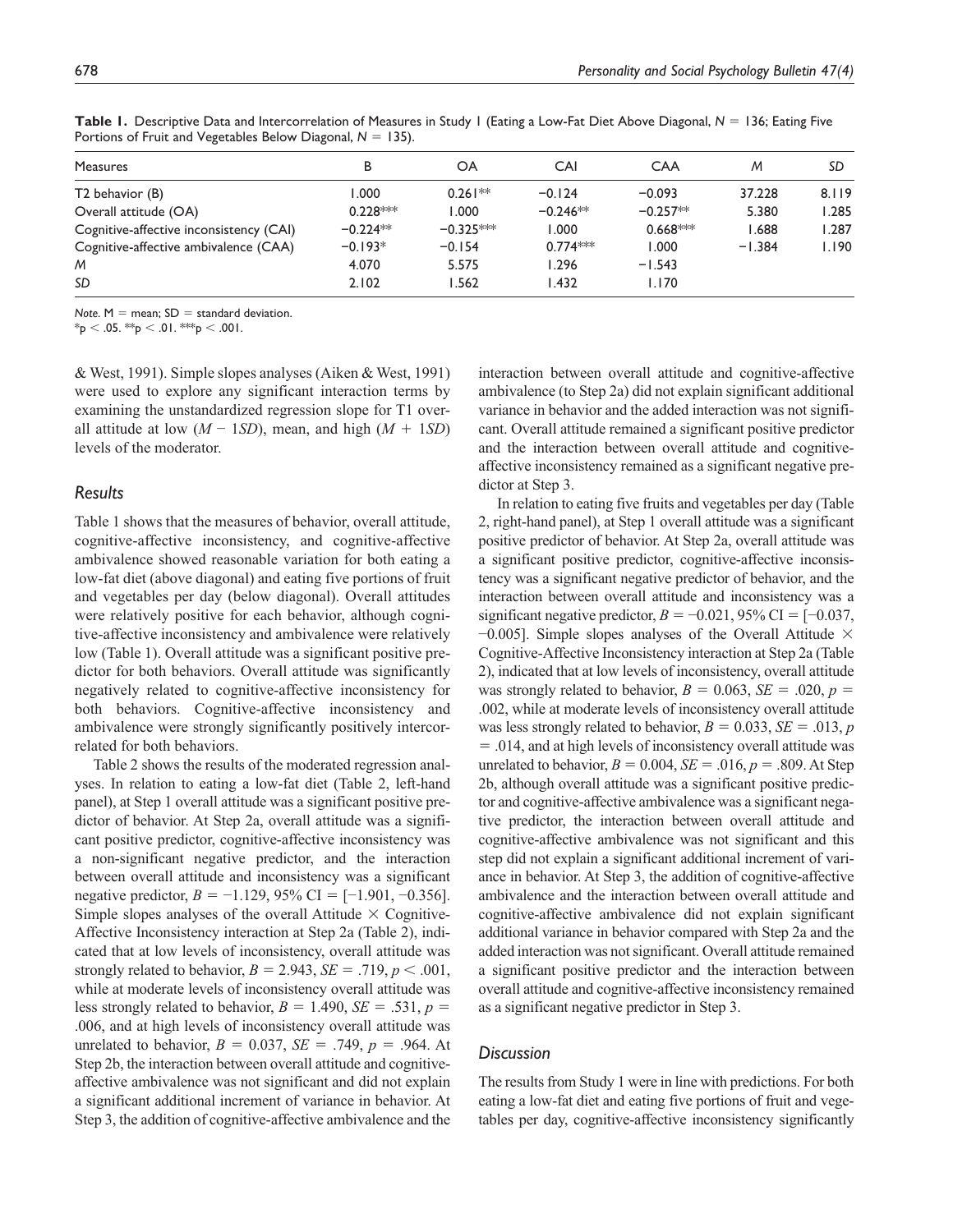|                                         |          | Low-fat diet    |           | Five portions of fruit and vegetables |      |            |
|-----------------------------------------|----------|-----------------|-----------|---------------------------------------|------|------------|
| <b>Predictors</b>                       | B        | SE <sub>B</sub> | β         | B                                     | SE B | β          |
| I. Overall attitude (OA)                | 1.650    | .527            | $.261**$  | 0.306                                 | .114 | .228 **    |
| 2a. OA                                  | 1.490    | .531            | $.236***$ | 0.300                                 | .120 | $.223*$    |
| Cognitive-affective inconsistency (CAI) | $-0.409$ | .530            | $-.065$   | $-0.272$                              | .128 | $-.185*$   |
| $OA \times CA$                          | $-1.129$ | .394            | $-.233**$ | $-0.185$                              | .075 | $-.210*$   |
| $2b.$ $OA$                              | 1.524    | .554            | $.241**$  | 0.264                                 | .115 | $.197*$    |
| Cognitive-affective ambivalence (CAA)   | $-0.369$ | .623            | $-.054$   | $-0.329$                              | .161 | $-.183*$   |
| $OA \times CAA$                         | $-0.455$ | .494            | $-.082$   | $-0.074$                              | .100 | $-.066$    |
| 3. OA                                   | 1.576    | .542            | $.249**$  | 0.379                                 | .127 | $.281**$   |
| CAI                                     | $-0.529$ | .707            | $-.084$   | $-0.147$                              | .202 | $-.100$    |
| $OA \times CA$                          | $-1.480$ | .501            | $-.306**$ | $-0.301$                              | .105 | $-0.340**$ |
| <b>CAA</b>                              | 0.312    | .814            | .046      | $-0.130$                              | .246 | $-0.072$   |
| $OA \times CAA$                         | 0.706    | .617            | .126      | 0.202                                 | .136 | .178       |

**Table 2.** Moderated Linear Regression of Behavior Onto Overall Attitude, Cognitive-Affective Inconsistency, Cognitive-Affective Ambivalence, and Interactions in Study 1.

*Note.* Eating a low-fat diet, *N* = 136: Step 1, Δ*F*(1, 134) = 9.81, *p* = .002, Δ*R*<sup>2</sup> = .068; Step 2a, Δ*F*(2, 132) = 4.40, *p* = .014, Δ*R*<sup>2</sup> = .058; Step 2b, Δ*F*(2, 132) = 0.47, *p* = .624, Δ*R*<sup>2</sup> = .007; and Step 3, Δ*F*(2, 130) = 0.66, *p* = .521, Δ*R*<sup>2</sup> = .009. Eating five portions of fruit and vegetables, *N* = 135: Step 1, Δ*F*(1, 133) = 7.27, *p* = .008, Δ*R*<sup>2</sup> = .052; Step 2a, Δ*F*(2, 131) = 4.88, *p* = .009, Δ*R*<sup>2</sup> = .066; Step 2b, Δ*F*(2, 131) = 2.10, *p* = .127, Δ*R*<sup>2</sup> = .029; and Step 3,  $\Delta F(2, 129) = 1.58, p = .210, \Delta R^2 = .021.$ \**p* < .05. \*\**p* < .01. \*\*\**p* < .001.

moderated the overall attitude–behavior relationship (Table 2). In particular, lower compared with higher levels of inconsistency were associated with significantly stronger impacts of overall attitude on behavior. Cognitive-affective ambivalence did not moderate the overall attitude–behavior relationship and controlling for it did not remove the moderating effects for cognitive-affective inconsistency.

Although Study 1 provides support for our key predictions, there are a number of potential weaknesses. First, we were not able to control for past behavior as this was not measured. Second, the behavioral measure was self-report and so open to various self-report biases. Third, the time interval between T1 and T2 was relatively modest (1 month) thus precluding any test of whether our moderating effects of cognitive-affective inconsistency persist over more prolonged intervals. Study 2 was intended to address these potential weaknesses and assess the generalizability of our findings to a different behavior, sample, and overall attitude to behavior time delay.

## **Study 2**

Study 2 focused on smoking initiation in adolescents. The current data have not been previously reported but are part of a larger randomized controlled trial testing implementation intentions as an intervention to reduce smoking initiation (Conner et al., 2013, 2019) The current analyses control for intervention condition which did not moderate any of the relationships reported. A number of measures not reported here were also included (e.g., intentions; normative beliefs; perceived behavioral control). The full T1 questionnaire is provided as an online appendix. The data are available at

[https://osf.io/unz4s/?view\\_only=591a16ab02f04a49bc7947](https://osf.io/unz4s/?view_only=591a16ab02f04a49bc7947636ca6775b) [636ca6775b](https://osf.io/unz4s/?view_only=591a16ab02f04a49bc7947636ca6775b). The University of Leeds, UK (Faculty of Medicine), ethical review committee approved the study.

#### *Method*

*Sample.* Adolescents from a single school year in 45 schools in the United Kingdom participated in the study and completed questionnaires each year. Responses were completed anonymously and matched across time points (T1–T2) using a personally generated code. The data reported here focus on questionnaire measures when participants were aged 14–15 years (T1) and an objective smoking measure was taken 12 months later when participants were 15–16 years of age (T2). There were 6,387 participants who completed all measures at T1. Based on a personally generated code it was possible to match 4,933 participants across T1 and T2. Compared with the unmatched sub-sample, the matched sub-sample had a less positive overall attitude toward smoking,  $F(1, 6,385)$  = 77.45,  $p < .001$ ; higher cognitive-affective inconsistency,  $F(1, 6,385) = 30.05, p < .001$ ; lower cognitive-affective ambivalence,  $F(1, 6,385) = 7.04$ ,  $p = .008$ ; and were less likely to be smokers at T1,  $F(1, 6,385) = 22.17, p < .001$ . There were 2,378 boys and 2,554 girls in the final sample, age:  $M = 14.19$  years,  $SD = 0.39$ .

*Measures.* Overall attitude toward smoking was assessed at T1 by a single semantic differential item ("For me smoking would be . . .," "*bad-good*"). Cognitive evaluation was assessed at T1 by three semantic differential items ("For me smoking would be . . .," "*harmful-beneficial,"* "*foolish-wise*," "*unhealthy-healthy*";  $\alpha$  = .62). Affective evaluation was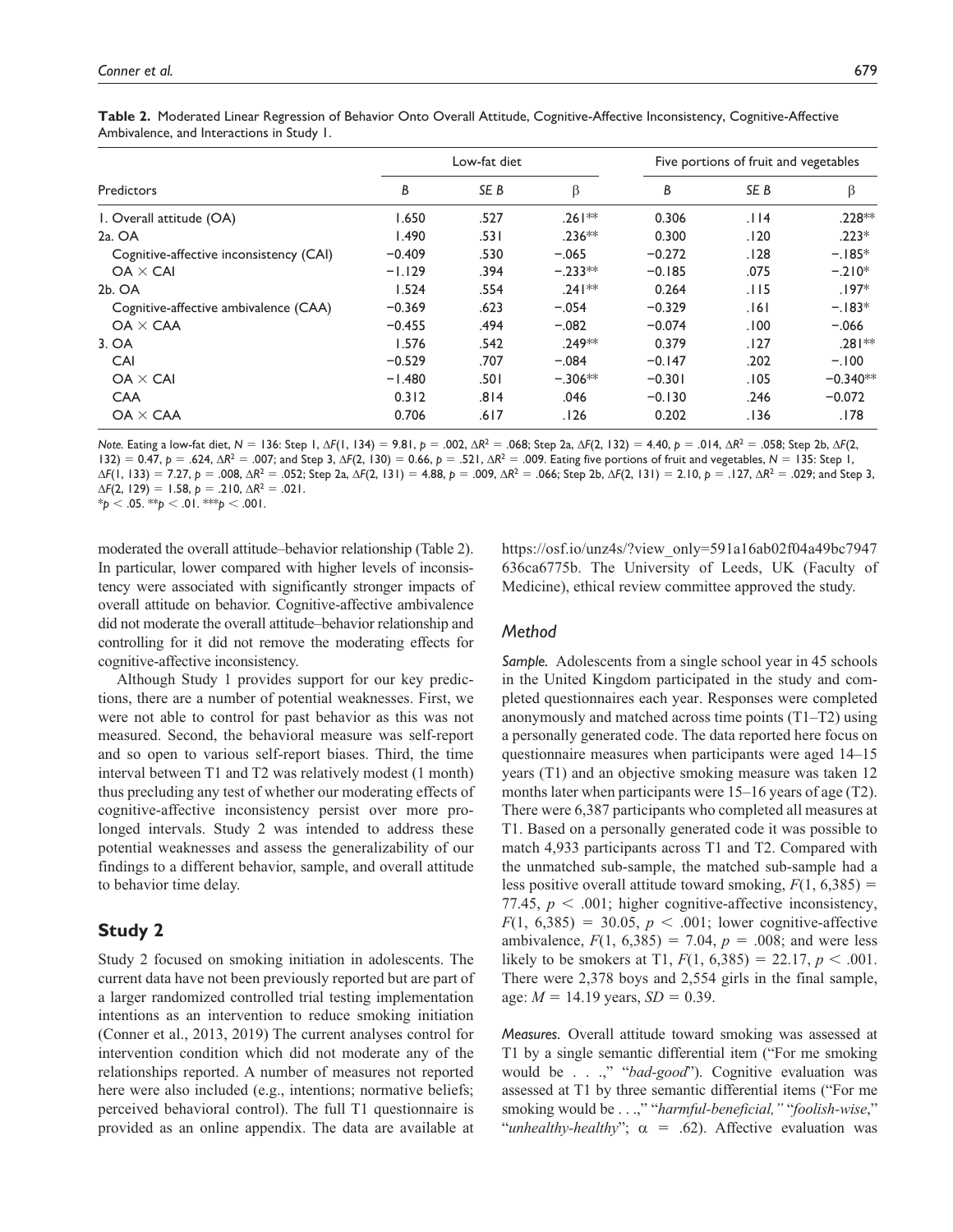| Measures                                | B           | OA          | CAI         | <b>CAA</b>  | PB          | M        | SD    |  |
|-----------------------------------------|-------------|-------------|-------------|-------------|-------------|----------|-------|--|
| T2 behavior (B)                         | 000.        | $0.066***$  | $-0.049***$ | 0.019       | $0.068***$  | 0.631    | 0.483 |  |
| Overall attitude (OA)                   | $0.366***$  | 1.000       | $-0.287***$ | $0.216***$  | $0.342***$  | 1.188    | 0.612 |  |
| Cognitive-affective inconsistency (CAI) | $-0.295***$ | $-0.140***$ | 000.1       | $0.070***$  | $-0.250***$ | 1.112    | 0.467 |  |
| Cognitive-affective ambivalence (CAA)   | $-0.279***$ | $-0.354***$ | $0.745***$  | 1.000       | $0.182***$  | $-0.967$ | 0.204 |  |
| TI past behavior                        | $0.654***$  | $0.395***$  | $-0.400***$ | $-0.358***$ | 1.000       | 0.243    | 0.429 |  |
| M                                       | 0.052       | 2.924       | 2.554       | $-2.067$    | 0.015       |          |       |  |
| SD.                                     | 0.761       | 2.200       | 2.281       | 1.818       | 0.753       |          |       |  |

**Table 3.** Descriptive Data and Intercorrelation of Measures (Study 2 on Smoking Initiation,  $N = 4.933$  Above Diagonal; Study 3 on Physical Activity, *N* = 909 Below Diagonal).

*Note*. M = mean; SD = standard deviation.

 $*_{p}$  < .05.  $*_{p}$  < .01.  $*_{p}$  < .001.

assessed at T1 by three semantic differential items ("For me smoking would be . . .," "*unpleasant-pleasant*," "*unenjoyableenjoyable*," "*not fun-fun*";  $\alpha$  = .93). Each item was scored 1 to 5 (higher scores indicated more positive judgments).

Cognitive-affective inconsistency was computed as the absolute difference between cognitive and affective evaluations (range 0–4). A measure of cognitive-affective ambivalence was computed in the same way as in Study 1 using the bipolar measures of cognitive and affective evaluations combined using the Griffin equation. Patterns of responses on cognitive and affective evaluations that were not oppositely valenced were coded as non-ambivalent (coded −1 to reflect the lowest level of ambivalence possible based on the positive score at the most extreme [2] and the negative score at the mid-point [0] or vice versa in the Griffin equation). The cognitive-affective ambivalence scores ranged between −1 and +2.

Past behavior was assessed at T1 using a self-report measure (adolescents ticked one of "I have never smoked"; "I have only tried smoking once"; "I used to smoke sometimes, but I never smoke cigarettes now; "I sometimes smoke cigarettes now, but I don't smoke as many as one a week"; "I usually smoke between one and six cigarettes a week"; "I usually smoke more than six cigarettes a week"). This was coded 0 for the first response and 1 for all other responses. T2 behavior was assessed using a measure of breath carbon monoxide (CO) levels (using Micro+ Smokerlyzer® CO Monitor, Bedfont Scientific Limited, Kent, England). Such measures are reliable and valid ways of distinguishing regular cigarette smoking from never or occasional smoking (Jarvis et al., 1987). Scores were highly skewed toward not smoking and therefore dichotomized at the median  $(0 = "0-1)$  ppm of CO coded as no smoking";  $1 =$ ">1 ppm of CO coded as smoking"; see Conner & Higgins, 2010 for a similar approach).

*Analysis.* The distribution of the measures and their intercorrelations was first examined. Moderated logistic regression analysis was then used to test the predictions. At Step 1, T2 behavior was regressed onto T1 overall attitude. Steps 2a, 2b, and 3 were the same as in Study 1. Step 4 added past behavior to variables from Step 3. We used mean-centered scores to minimize multicollinearity and used simple slopes analyses to explore significant interactions (Aiken & West, 1991).

#### *Results*

Table 3 (above diagonal) shows that the variables had reasonable variance but that overall attitude was skewed toward a negative attitude, although this should not affect the logistic regressions used in subsequent analyses. Cognitive-affective inconsistency and ambivalence were generally low. T2 behavior showed a small but significant positive correlation with overall attitude and past behavior and a small but significant negative correlation with inconsistency. Overall attitude showed medium sized significant correlations with cognitiveaffective inconsistency (negative) and ambivalence (positive) and also past behavior (positive). Cognitive-affective inconsistency had a small but significant positive correlation with cognitive-affective ambivalence (Table 3, above diagonal).

Table 4 shows the results of the moderated logistic regression analyses for predicting behavior. At Step 1, a significant increment in the variance in behavior was explained and overall attitude was a significant positive predictor of behavior. At Step 2a, a further significant increment in the variance in behavior was explained and overall attitude and the interaction between overall attitude and cognitive-affective inconsistency,  $OR = 0.818, 95\% \text{ CI} = [0.692, 0.966]$ , were significant predictors of behavior. To explore the nature of the interaction, we examined the logistic slopes for overall attitude at low, moderate, and high levels of cognitive-affective inconsistency. This indicated that overall attitude was a stronger predictor of behavior at low,  $B = 0.252$ ,  $SE = .059$ ,  $p < .001$ ,  $OR = 1.286$ , 95% CI =  $[1.147, 1.444]$ , compared with moderate,  $B = 0.154$ ,  $SE = .059, p = .009, OR = 1.167, 95\% \text{ CI} = [1.039, 1.310],$ inconsistency, while at high levels of inconsistency overall attitude was not significantly related to behavior,  $B = 0.057$ ,  $SE =$  $.082, p = .486, \text{ OR } = 1.058, 95\% \text{ CI } = [0.902, 1.242].$ 

At Step 2b, the interaction between overall attitude and cognitive-affective ambivalence was not significant and no significant additional increment of variance in behavior was explained. At Step 3, the addition of cognitive-affective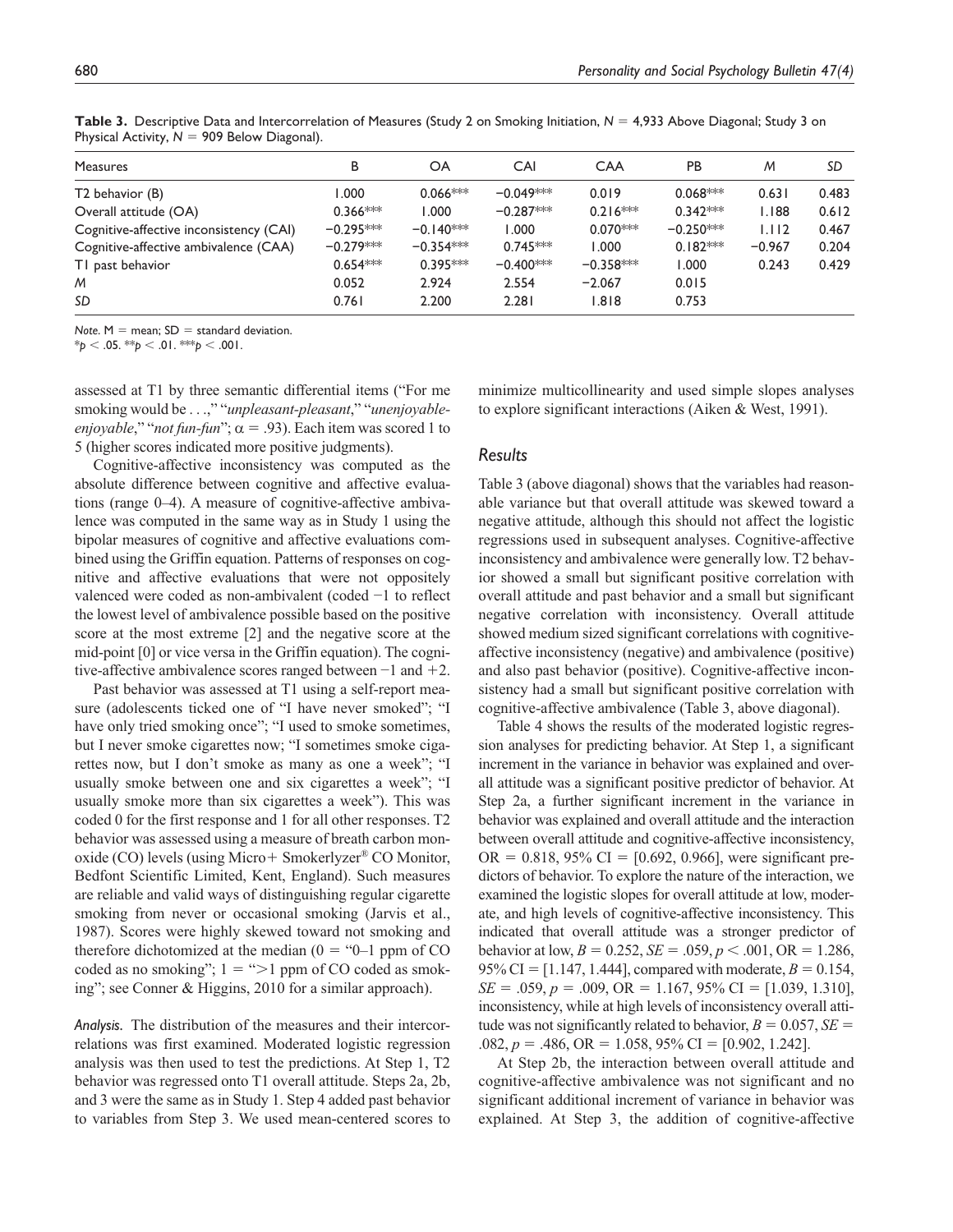**Table 4.** Moderated Logistic Regression of Behavior Onto Overall Attitude, Cognitive-Affective Inconsistency, Cognitive-Affective Ambivalence, Interactions, and Past Behavior in Study 2 ( $N = 4,933$ ).

| Step/predictor                          | B        | SE B | Odds ratio | 95% CI         |
|-----------------------------------------|----------|------|------------|----------------|
| I. Overall attitude (OA)                | 0.240    | .054 | $1.271***$ | [1.143, 1.414] |
| 2a. OA                                  | 0.152    | .060 | $1.164*$   | [1.035, 1.308] |
| Cognitive-affective inconsistency (CAI) | $-0.113$ | .068 | 0.893      | [0.782, 1.021] |
| $OA \times CA$                          | $-0.201$ | .085 | $0.818*$   | [0.692, 0.966] |
| 2b. OA                                  | 0.257    | .058 | $1.293***$ | [1.155, 1.448] |
| Cognitive-affective ambivalence (CAA)   | 0.136    | .189 | 1.146      | [0.790, 1.660] |
| $OA \times CAA$                         | $-0.203$ | 144. | 0.816      | [0.615, 1.082] |
| 3. OA                                   | 0.145    | .068 | $1.156*$   | [1.011, 1.321] |
| CAI                                     | $-0.117$ | .069 | 0.889      | [0.777, 1.018] |
| $OA \times CA$                          | $-0.204$ | .094 | $0.816*$   | [0.679, 0.981] |
| <b>CAA</b>                              | 0.142    | .189 | 1.153      | [0.796, 1.670] |
| $OA \times CAA$                         | $-0.043$ | .158 | 0.958      | [0.703, 1.306] |
| 4. OA                                   | 0.094    | .070 | 1.098      | [0.958, 1.260] |
| CAI                                     | $-0.082$ | .070 | 0.921      | [0.804, 1.057] |
| $OA \times CA$                          | $-0.214$ | .093 | $0.807*$   | [0.673, 0.969] |
| <b>CAA</b>                              | 0.050    | .191 | 1.051      | [0.722, 1.530] |
| $OA \times CAA$                         | 0.003    | .158 | 1.003      | [0.735, 1.368] |
| Past behavior (PB)                      | 0.222    | .078 | $1.248**$  | [1.072, 1.454] |

*Note.* Step 1: Δχ<sup>2</sup> (1) = 21.29, *p* < .001, ΔNagelkerke *R*<sup>2</sup> = .006; Step 2a: Δχ<sup>2</sup> (2) = 9.89, *p* = .007, ΔNagelkerke *R*<sup>2</sup> = .002; Step 2b: Δχ<sup>2</sup> (2) = 1.94, *p* = .379, ΔNagelkerke *R*<sup>2</sup> = .000; Step 3: Δχ<sup>2</sup> (2) = 0.60, *p* = .742, ΔNagelkerke *R*<sup>2</sup> = .001; Step 4: Δχ<sup>2</sup> (1) = 8.20, *p* = .004, ΔNagelkerke *R*<sup>2</sup> = .002. SE = standard error.  $*_{p}$  < .05.  $*_{p}$  < .01.  $*_{p}$  < .001.

ambivalence and the interaction between overall attitude and cognitive-affective ambivalence to the variables in Step 2a did not explain a significant increment in the variance in behavior. Only overall attitude and the interaction between overall attitude and cognitive-affective inconsistency remained significant at this step. At Step 4, the addition of past behavior explained a further significant increment in the variance in behavior. Only past behavior and the interaction between overall attitude and cognitive-affective inconsistency were significant at this step.

Further analysis examined whether the interaction between overall attitude and cognitive-affective inconsistency remained significant when controlling for past behavior but not cognitive-affective ambivalence or the interaction between overall attitude and cognitive-affective ambivalence (i.e., Step 2a in Table 4 with past behavior added). In this analysis, the interaction between overall attitude and cognitive-affective inconsistency did remain significant,  $B = -0.208$ ,  $SE = .085$ ,  $p =$ .014, OR =  $0.812$ ,  $95\%$  CI = [0.688, 0.959].

#### *Discussion*

The results from Study 2 were mostly consistent with Study 1. Cognitive-affective incosnsistency significantly moderated the overall attitude–behavior relationship. In particular, lower compared with higher levels of inconsistency were associated with overall attitude being a stronger predictor of behavior. This pattern remained and was little changed when also controlling for cognitive-affective ambivalence (Step 3) and past behavior

(Step 4, Table 4). Importantly, Study 2 used an objective measure of behavior. Cognitive-affective ambivalence did not moderate the overall attitude–behavior relationship.

Although Study 2 provided further support for our predictions, there are a number of potential weaknesses. Most importantly, our measure of overall attitude was based on a single item potentially reducing reliability (as was the measure of cognitive evaluation in Study 1). In addition, our measures of cognitive and affective evaluations were based on a limited number of items (i.e., three items). Study 3 was designed to address these weaknesses and provide a further test of our predictions in a different behavior, sample, and attitude to behavior time delay.

# **Study 3: Physical Activity**

Study 3 focused on physical activity. A number of measures not reported here were also included (e.g., intentions, anticipatory affect, goal priority, wants, and shoulds). The full questionnaires (T1 and T2) are provided as an online appendix. The data are available here: [https://osf.io/unz4s/?view\\_](https://osf.io/unz4s/?view_only=591a16ab02f04a49bc7947636ca6775b) [only=591a16ab02f04a49bc7947636ca6775b.](https://osf.io/unz4s/?view_only=591a16ab02f04a49bc7947636ca6775b) The University of Leeds, UK, ethical review committee approved the study.

### *Method*

*Sample.* Participants were recruited via Prolific, an online database of participants interested in taking part in research from a range of academic areas. From a database of approximately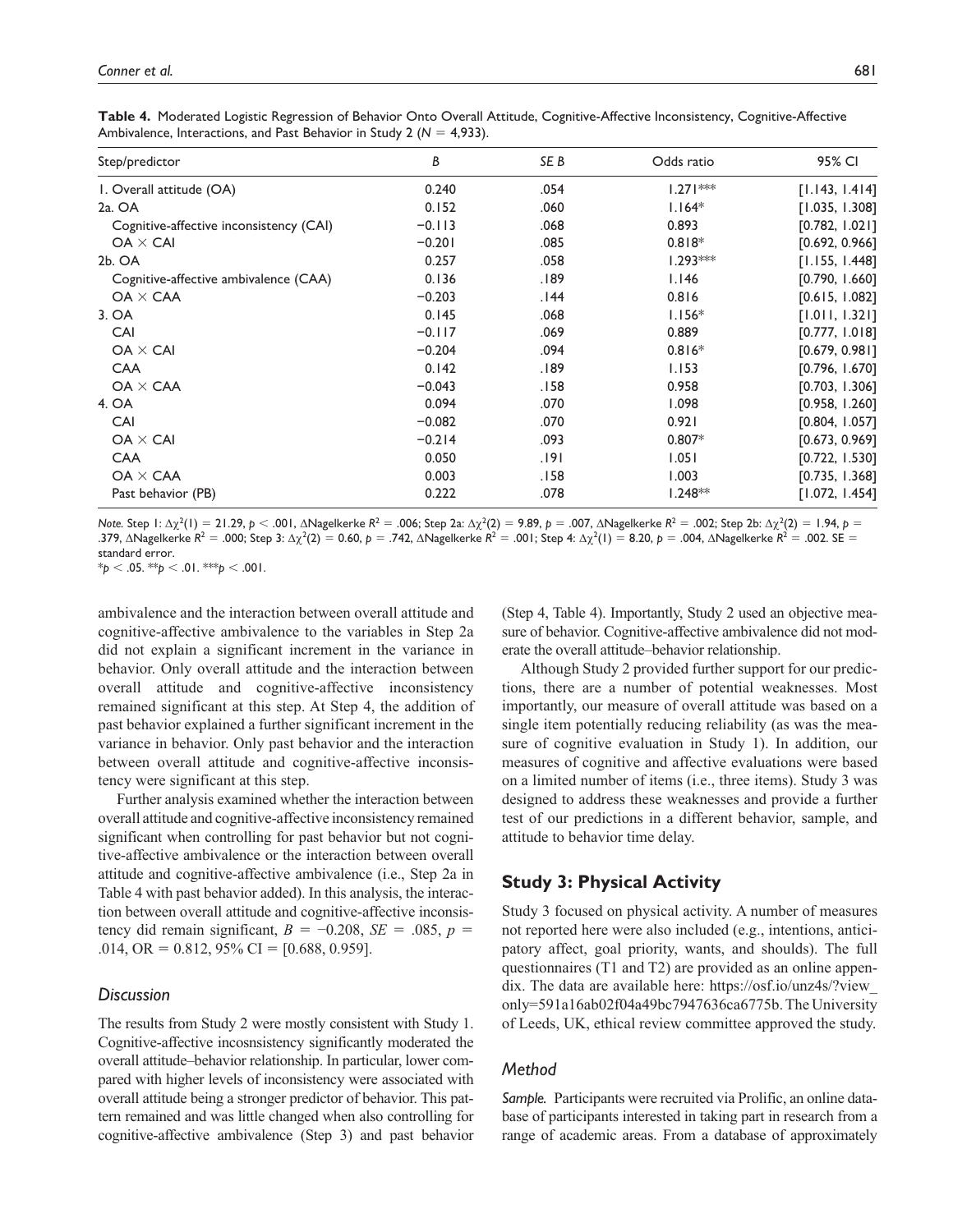26,000 potential participants, a total of 1,007 individuals were recruited and completed the T1 questionnaire. A total of 909 participants (90% response rate) subsequently completed the four-week follow-up questionnaire (T2) and could be matched to T1 data. Data were collected between May and June 2018. Participants were paid £4.30 (US\$6.03 at time of recruitment) for completing both questionnaires. There were 361 males and 540 females (eight missing), mean age 34.9 years (*SD* = 10.81). The 909 analyzed respondents did not differ from the 98 excluded on baseline measures of overall attitude, cognitive-affective inconsistency, or past behavior,  $p > .43$ , but reported less cognitive-affective ambivalence,  $F(1, 1005)$  =  $4.48, p = .035.$ 

*Measures.* Overall attitude was assessed at T1 by eight evaluative split semantic differential items (bad–good, negative– positive, unfavorable–favorable, and unimportant–important; Thompson et al., 1995) tapping positive (e.g., "My engaging in the recommended levels of physical activity each week over the next month would be, *not at all positive-extremely positive*," scored 1–7,  $\alpha$  = .86) and negative (e.g., "My engaging in the recommended levels of physical activity each week over the next month would be, *not at all negativeextremely negative*," scored 1–7,  $\alpha$  = .85) evaluations. The positive and negative evaluations were each averaged and a difference score computed (i.e., mean positive evaluation mean negative evaluation) such that overall attitude scores ranged from  $-6$  to  $+6$ .

Cognitive and affective evaluations were assessed in a similar way based on split semantic differential measures. Cognitive evaluation was assessed at T1 by eight split semantic differential items tapping positive (useful, beneficial, healthy, and valuable; scored  $1-7$ ,  $\alpha = .91$ ) and negative (useless, harmful, unhealthy, and worthless; scored 1–7,  $\alpha = .88$ ) reactions. The positive and negative reactions were averaged and a difference score computed (i.e., mean positive evaluation—mean negative evaluation) such that cognitive evaluation scores ranged from  $-6$  to  $+6$ . Affective evaluation was assessed at T1 by eight split semantic differential items tapping positive (enjoyable, pleasurable, exciting, and agreeable; scored 1–7,  $\alpha$  = .91) and negative (unenjoyable, unpleasurable, boring, and disagreeable; scored 1–7,  $\alpha$  = .90) reactions. The positive and negative reactions were averaged and a difference score computed (i.e., mean positive evaluation—mean negative evaluation) such that affective evaluation scores ranged from  $-6$  to  $+6$ .

Cognitive-affective inconsistency was computed as the absolute difference between cognitive and affective evaluations (scored between 0 and 12).

Cognitive-affective ambivalence was computed in the same manner as used in Studies 1 and 2 using the created bipolar measures of cognitive and affective evaluations combined using the Griffin equation. Patterns of responses on cognitive and affective evaluations that were not of opposing valence were coded as non-ambivalent (coded −3 to reflect

the lowest level of ambivalence possible based on the positive score at the most extreme [6] and the negative score at the mid-point [0], or vice versa in the Griffin equation). The cognitive-affective ambivalence scores ranged between −3 and  $+6$ .

Behavior was assessed using six items at both time points. Items were a mixture of closed ended (e.g., "How frequently did you engage in the recommended levels of physical activity each week over the last month?, *never—always*," scored 1–7) and open-ended (e.g., "Over the past month, how many weeks did you engage in the recommended levels of physical activity?, *\_\_\_\_ weeks*") questions. These were converted to *z*-scores and averaged to create a measure of past behavior (based on items from the T1 questionnaire,  $\alpha = .80$ ) and future behavior (based on items from the T2 questionnaire,  $\alpha = .81$ ).

*Analysis.* The analysis followed the same procedures as used in Study 2.

#### *Results*

Table 3 (below diagonal) shows that the measures of behavior, overall attitude, cognitive-affective inconsistency, cognitive-affective ambivalence, and past behavior had reasonable variance. Overall attitude was slightly positive and cognitive-affective inconsistency and ambivalence were low. Overall attitude and past behavior were significant positive predictors of behavior, while cognitive-affective inconsistency and ambivalence were significant negative predictors. Overall attitude had a moderate significant positive correlation with past behavior, a small significant negative correlation with cognitive-affective inconsistency, and a moderate negative correlation with cognitive-affective ambivalence. Cognitive-affective inconsistency and ambivalence had a strong significant positive intercorrelation.

Table 5 shows the results of the moderated regression analyses to predict behavior at T2. At Step 1, overall attitude was a significant positive predictor of behavior. At Step 2a, overall attitude was a significant positive predictor, while cognitive-affective inconsistency and the interaction between overall attitude and cognitive-affective inconsistency,  $B =$  $-0.017$ , 95% CI = [ $-0.026$ ,  $-0.008$ ], were significant negative predictors. Simple slopes analyses of the overall Attitude  $\times$  Cognitive-Affective Inconsistency interaction at Step 2a (Table 5) indicated that at low levels of inconsistency, overall attitude was strongly related to behavior,  $B = 0.149$ ,  $SE =$ .014,  $p < .001$ ; while at moderate levels of inconsistency, overall attitude was less strongly related to behavior,  $B =$ 0.110,  $SE = .010$ ,  $p < .001$ ; and at high levels of inconsistency, then overall attitude was even less strongly related to behavior,  $B = 0.071$ ,  $SE = .015$ ,  $p < .001$ .

At Step 2b, overall attitude was a significant positive predictor, while cognitive-affective ambivalence and the interaction between overall attitude and cognitive-affective ambivalence, *B* = −0.026, 95% CI = [−0.040, −0.012], were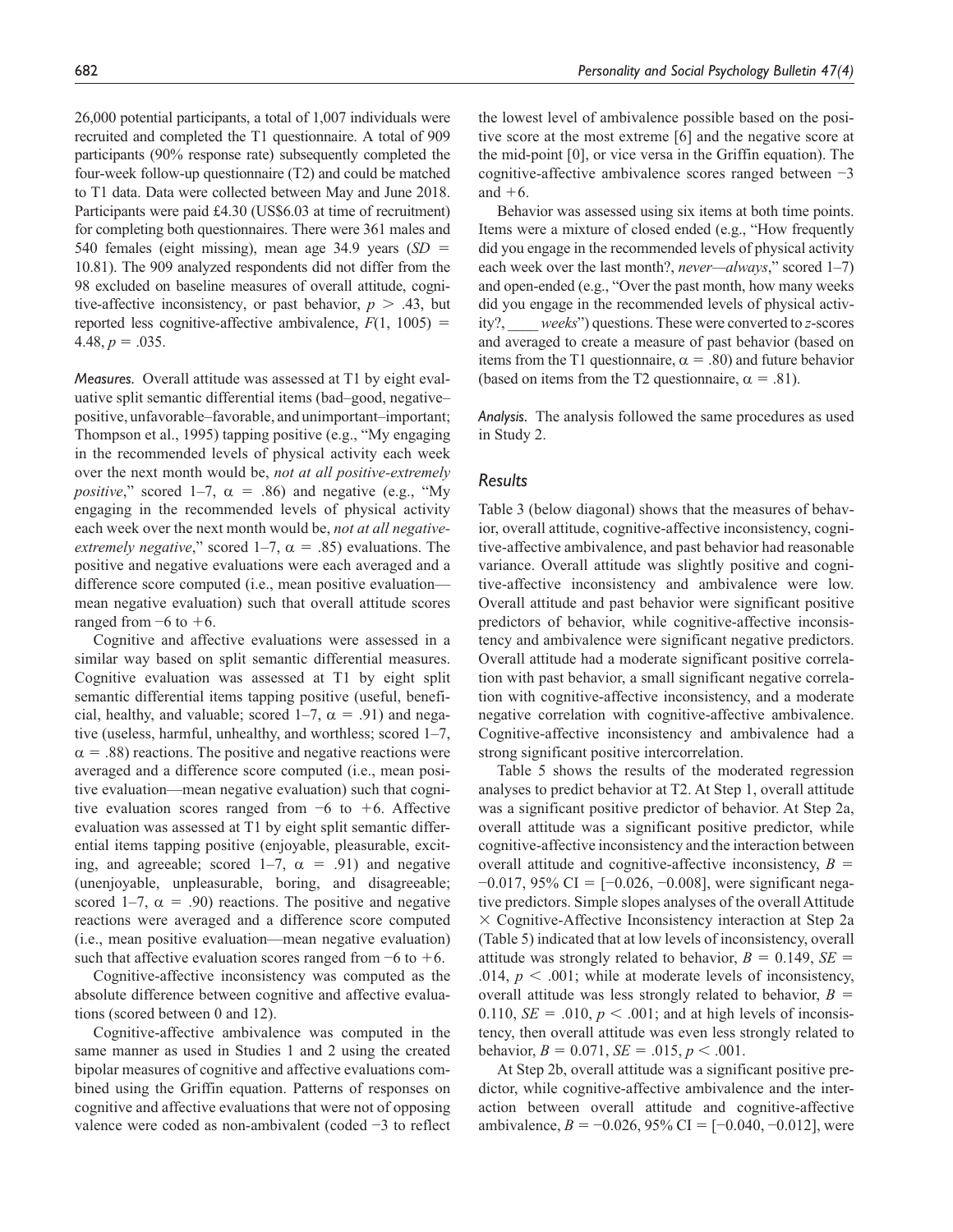**Table 5.** Moderated Linear Regression of Behavior Onto Overall Attitude, Cognitive-Affective Inconsistency, Cognitive-Affective Ambivalence, Interactions, and Past Behavior in Study 3 on Physical Activity (*N* = 909).

| Step/predictor                          | В        | SE B | β          |
|-----------------------------------------|----------|------|------------|
| I. Overall attitude (OA)                | 0.127    | .011 | .366***    |
| 2a. OA                                  | 0.110    | .010 | $.317***$  |
| Cognitive-affective inconsistency (CAI) | $-0.091$ | .010 | $-.272***$ |
| $OA \times CA$                          | $-0.017$ | .004 | $-.117***$ |
| 2b. OA                                  | 0.097    | .011 | .281 ***   |
| Cognitive-affective ambivalence (CAA)   | $-0.106$ | .017 | $-.252***$ |
| $OA \times CAA$                         | $-0.026$ | .007 | $-.133***$ |
| 3. OA                                   | 0.109    | .012 | $.316***$  |
| CAI                                     | $-0.090$ | .015 | $-.270***$ |
| $OA \times CA$                          | $-0.017$ | .006 | $-.114**$  |
| <b>CAA</b>                              | $-0.002$ | .024 | $-.005$    |
| $OA \times CAA$                         | $-0.001$ | .010 | $-.005$    |
| 4. OA                                   | 0.043    | .010 | $.125***$  |
| CAI                                     | $-0.017$ | .013 | $-.052$    |
| $OA \times CA$                          | $-0.007$ | .005 | $-.047$    |
| <b>CAA</b>                              | 0.000    | .020 | $-.001$    |
| $OA \times CAA$                         | 0.001    | .008 | .004       |
| Past behavior (PB)                      | 0.586    | .030 | .579***    |

*Note.* Step 1: Δ*F*(1, 907) = 140.59, *p* < .001, Δ*R*<sup>2</sup> = .134; Step 2a: Δ*F*(2, 905) = 41.92, *p* < .001, Δ*R*<sup>2</sup> = .073; Step 2b: Δ*F*(2, 905) = 20.345, *p* < .001, Δ*R*<sup>2</sup> = .037; Step 3: Δ*F*(2, 903) = 0.01, *p* = .994, Δ*R*<sup>2</sup> = .000; and Step 4: Δ*F*(1, 902) = 385.94, *p* < .001, Δ*R*<sup>2</sup> = .237. \**p* < .05. \*\**p* < .01. \*\*\**p* < .001.

significant negative predictors. Simple slopes analyses of the overall Attitude  $\times$  Cognitive-Affective Ambivalence interaction at Step 2b (Table 5) indicated that at low levels of ambivalence, overall attitude was strongly related to behavior,  $B = 0.149$ ,  $SE = .014$ ,  $p < .001$ ; while at moderate levels of ambivalence, overall attitude was less strongly related to behavior,  $B = 0.097$ ,  $SE = .011$ ,  $p < .001$ ; and at high levels of ambivalence, then overall attitude was even less strongly related to behavior,  $B = 0.071$ ,  $SE = .015$ ,  $p < .001$ .

At Step 3, overall attitude remained as a significant positive predictor, cognitive-affective inconsistency and the interaction between overall attitude and cognitive-affective inconsistency remained as significant negative predictors, while cognitive-affective ambivalence and the interaction between overall attitude and cognitive-affective ambivalence were non-significant predictors. At Step 4, overall attitude and past behavior were the only significant predictors.

Further analyses examined whether the interaction between overall attitude and each of the two moderators (cognitive-affective inconsistency or ambivalence) considered separately remained significant when controlling for past behavior but not the other moderator (i.e., Step 2a or Step 2b in Table 5 each with past behavior added). In these analyses, the interaction between overall attitude and cognitive-affective inconsistency was marginally significant,  $B =$ −0.006,  $SE = .004$ ,  $\beta = -.044$ ,  $p = .088$ , while the interaction between overall attitude and cognitive-affective ambivalence was not significant,  $B = -0.007$ ,  $SE = .006$ ,  $\beta = -.038$ ,  $p = .219$ .

#### *Discussion*

The results from Study 3 were generally consistent with both Studies 1 and 2. Cognitive-affective inconsistency significantly moderated the overall attitude–behavior relationship (Step 2a, Table 5). In particular, lower compared with higher levels of inconsistency were associated with stronger impacts of overall attitude on behavior. This pattern remained when controlling for cognitive-affective ambivalence and the interaction between overall attitude and ambivalence (Step 3, Table 5) but not when also controlling for past behavior (Step 4, Table 5). Cognitive-affective ambivalence also significantly moderated the overall attitude–behavior relationship (Step 2b, Table 5), although this effect was attenuated and became non-significant when cognitive-affective inconsistency and its interaction with overall attitudes were included in the equation (Step 3, Table 5). This supports the idea that cognitive-affective inconsistency explains the moderating effect of cognitive-affective ambivalence on the overall attitude–behavior relationship.

## **Meta-Analysis of Studies 1 to 3**

In a final analysis we used meta-analysis (on frequencyweighted effect sizes with fixed effects in JASP; [https://jasp](https://jasp-stats.org/)[stats.org/\)](https://jasp-stats.org/) to help understand the overall effects across studies. This indicated the correlation between cognitiveaffective inconsistency and ambivalence across studies to be of a large magnitude,  $r+ = .563$ ,  $SE = .145$ ,  $95\%$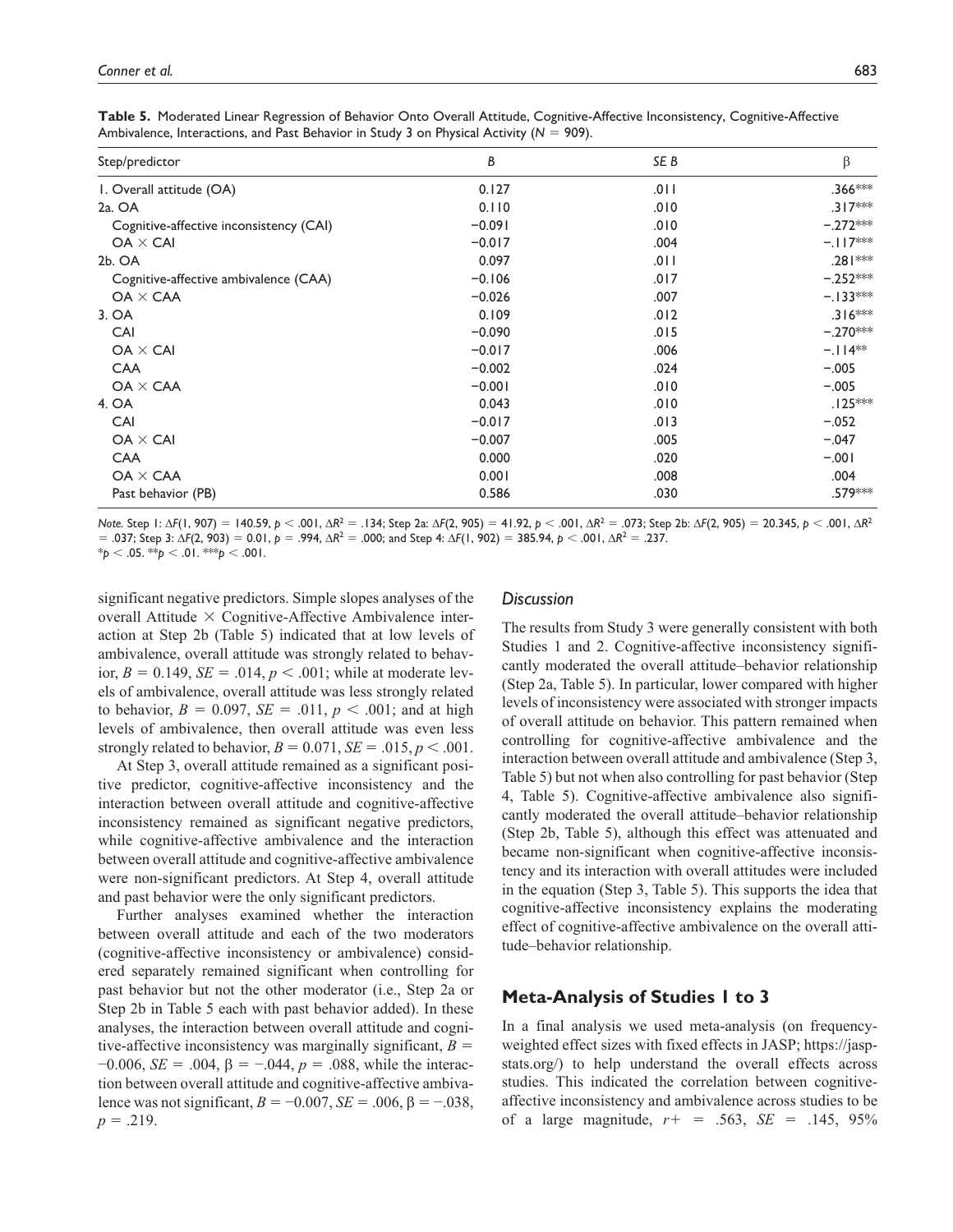$CI = [0.279, 0.847], p < .001$ . The significant moderating effect of cognitive-affective inconsistency on the overall attitude to behavior relationship was similar across the four tests in the three studies. In each case we observed a significant negative interaction between cognitive-affective inconsistency and overall attitude (after controlling for main effects) in predicting behavior (Step 2a in Tables 2, 4, and 5). Simple slopes analyses indicated that as cognitive-affective inconsistency increased the impact of overall attitude on behavior decreased. Perhaps not surprisingly, meta-analysis indicated an overall significant effect for the cognitive-affective inconsistency by overall attitude interaction across studies (individual test),  $B = -0.018$ ,  $SE = .004$ ,  $95\%$  CI = [-0.025, −0.011], *p* < .001.

The effects in each study were also similar in terms of whether the cognitive-affective inconsistency by overall attitude interaction remained significant after controlling for cognitive-affective ambivalence and its interaction with overall attitude (Step 3 in Tables 2, 4, and 5). Meta-analysis indicated that the overall effect size for the interaction was significant when studies were combined (simultaneous test), *B* = −0.067, *SE* = .026, 95% CI = [−0.119, −0.015], *p* = .011. This supports the idea that cognitive-affective inconsistency moderates the overall attitude–behavior relationship even when controlling for the related measure of cognitiveaffective ambivalence.

In relation to cognitive-affective ambivalence, we only observed a significant negative interaction between cognitive-affective ambivalence and overall attitude (after controlling for the main effects) in predicting behavior in Study 3 (Step 2b in Tables 2, 4, and 5). Simple slopes analyses in Study 3 indicated that as cognitive-affective ambivalence increased the impact of overall attitude on behavior decreased. However, meta-analysis indicated that there was a significant average negative effect for the cognitive-affective ambivalence by overall attitude interaction across studies (individual test),  $B = -0.021$ ,  $SE = .006$ ,  $95\%$  CI = [-0.033, 0.001],  $p <$ .001. The studies were similar in showing the cognitive-affective ambivalence by overall attitude interaction was not significant after controlling for cognitive-affective inconsistency and its interaction with overall attitude (Step 3 in Tables 2, 4, and 5). Meta-analysis also indicated that the overall effect size for the interaction was not significant when studies were combined (simultaneous test),  $B = -0.006$ ,  $SE = .008$ , 95% CI =  $[-0.010, 0.023]$ ,  $p = .465$ . This supports the idea that although cognitive-affective ambivalence moderates the overall attitude to behavior relationship this effect becomes non-significant when controlling for the related measure of cognitive-affective inconsistency.

#### **General Discussion**

This research focused on cognitive-affective inconsistency and ambivalence as potential moderators of the overall attitude–behavior relationship. Across three prospective studies

in four different behaviors and three different populations with differing time delays a fairly comparable set of findings emerged. In each study the correlation between cognitiveaffective inconsistency and ambivalence was significant and positive but ranged from weak to strong in magnitude,  $r =$ .070 to .774 (Tables 1 and 3). Meta-analysis indicated the overall correlation between the two was significant, positive and of large magnitude across studies,  $r+ = .563, 95\%$  CI = [0.279, 0.847]. In each study, cognitive-affective inconsistency significantly moderated the relationship between overall attitude and behavior (individual tests: Step 2a, Tables 2, 4, and 5). In each case, increasing cognitive-affective inconsistency was associated with a lower overall attitude–behavior relationship. The meta-analysis indicated that the effect across studies was significant,  $B = -0.018$ , 95% CI = [−0.025, −0.011]. These findings are consistent with cognitive-affective inconsistency being regarded as a measure of attitude strength (Krosnick & Petty, 1995). Only in Study 3 did cognitive-affective ambivalence significantly moderate the relationship between overall attitude and behavior (individual tests: Step 2b, Tables 2, 4, and 5). In this case, increasing cognitive-affective ambivalence was associated with a lower overall attitude–behavior relationship. However, the meta-analysis did indicate that the effect across studies was significant,  $B = -0.021$ , 95% CI = [-0.033, -0.001]. The meta-analysis findings are consistent with cognitive-affective ambivalence also being regarded as a measure of attitude strength (Krosnick & Petty, 1995).

It is notable that the effect sizes in the meta-analyses for cognitive-affective inconsistency and ambivalence as moderators are of very similar magnitude. However, the key test of the relative effects of cognitive-affective inconsistency and ambivalence is their power to moderate overall attitude– behavior relationships when controlling for one another (simultaneous tests). In each study, when considered simultaneously, cognitive-affective inconsistency significantly moderated the relationship between overall attitude and behavior while cognitive-affective ambivalence did not (Step 3, Table 2, 4, and 5). The meta-analysis including both moderators showed similar results. Cognitive-affective inconsistency was a significant moderator,  $B = -0.021,95\%$  CI = [−0.033, −0.011], while cognitive-affective ambivalence was not, *B* = −0.006, 95% CI = [−0.010, 0.023]. These findings support the idea that cognitive-affective inconsistency is the more important moderator of the overall attitude–behavior relationship, that is, that inconsistency explains the effects of ambivalence on the overall attitude–behavior relationship.

We would argue that a key contribution of the present research is in showing that inconsistency between cognitive and affective evaluations matters (whether or not these judgments are of opposing valence or not) in relation to the strength of the overall attitude. For example, cognitive-affective ambivalence focuses on the more limited situation where cognitive evaluations are positive and affective evaluations are negative (or vice versa). In contrast, cognitive-affective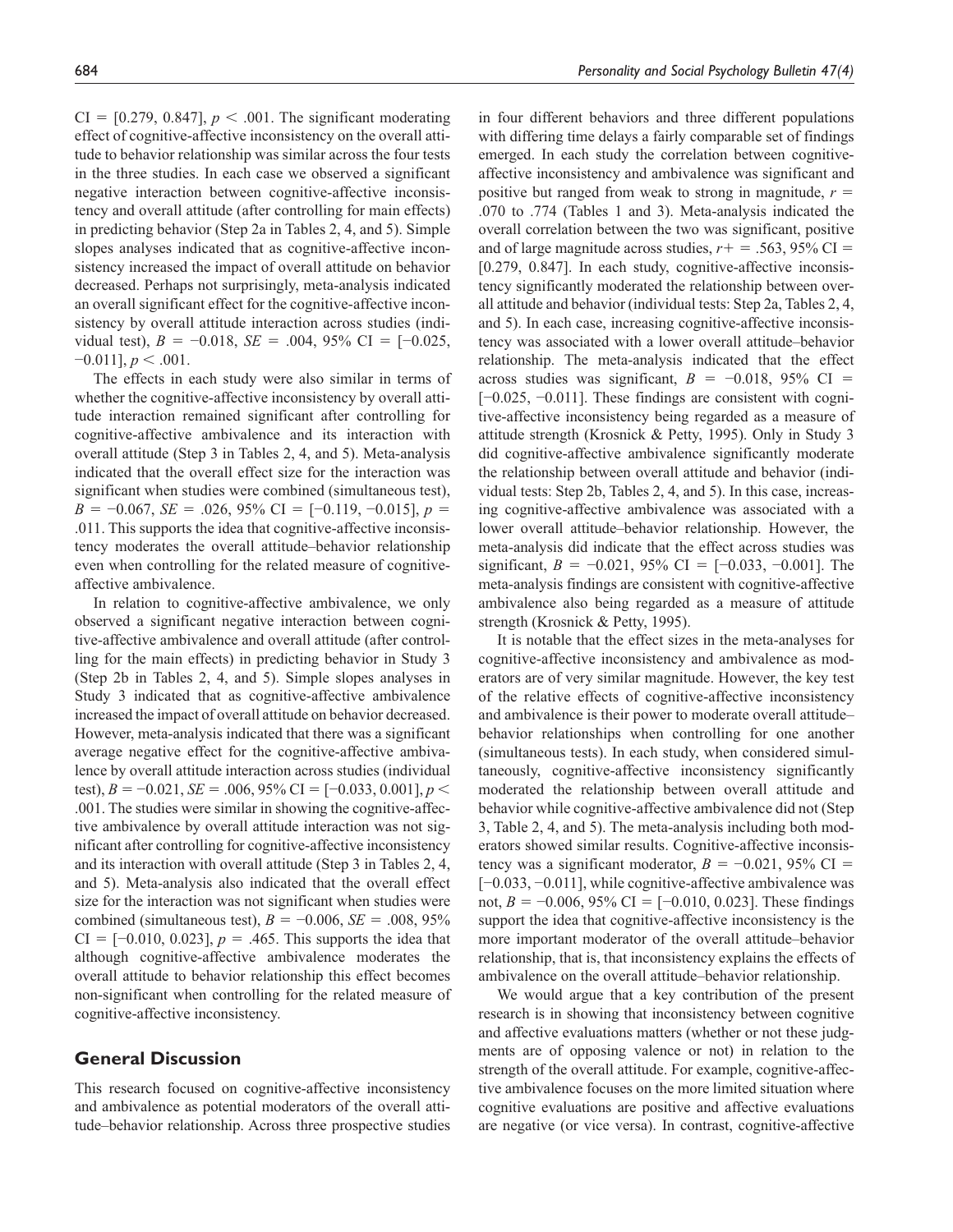inconsistency also covers the broader situation where cognitive and affective evaluations are similarly valenced but differ in extremity (Figure 1). The fact that we find cognitive-affective inconsistency to play a more important role within our regression models than cognitive-affective ambivalence suggests that it is important to think about cognitive-affective inconsistency as a measure of attitude strength in a broader way, not limited to situations where the components are in evaluative opposition (i.e., opposing valences). In fact, one could even argue that higher levels of cognitive-affective inconsistency *without* holding evaluatively opposing thoughts and feelings (not captured by cognitive-affective ambivalence) is quite common in daily life. Think of falling in love for example, where the affective component sometimes is not so much in *opposition* with the cognitive component, it is just that the reasons we can give for loving this person often do not do justice to the feeling we have when we see them. In fact, on the basis of their definitions it seems plausible to assume that cognitive-affective inconsistency occurs more often than cognitive-affective ambivalence further adding to the importance of the present findings.

Cognitive consistency theories (Festinger, 1957; Heider, 1958) and the tripartite model of attitude structure (Breckler, 1994; Rosenberg & Hovland, 1960) would suggest that cognitive and affective evaluations of the same attitude object should generally be similarly valenced and at least moderately positively correlated. In addition, the fact that each component may be based on (or derived from) the other (Lavine et al., 1998; Zajonc & Markus, 1982) likely enhances the relationship between the two. This might suggest that when cognitive and affective evaluations are inconsistent, despite these various processes prompting consistency, this may be important and consequential for the strength of an overall attitude derived from them.

The current research does not provide definitive insights into why cognitive-affective inconsistency is more important than cognitive-affective ambivalence in moderating the overall attitude–behavior relationship. We noted in the introduction that inconsistency taps situations where cognitive and affective evaluations differ from one-another whether or not they have opposing valences. This might suggest that any inconsistency between cognitive and affective evaluation is the most important characteristic rather than being of opposing valence in relation to the strength of the resulting overall attitude. However, it would be useful to see the current findings replicated for a broader range of behaviors and in both correlational and experimental studies before too much reliance is placed on them.

Future research might also usefully explore awareness of cognitive-affective inconsistency and potential consequences for re-evaluation of overall attitude. We did not assess felt cognitive-affective inconsistency (e.g., "I have mixed thoughts and feelings about behavior x") or ambivalence (e.g., "I have positive [negative] thoughts but negative [positive] feelings about behavior x"; see Conner & Sparks, 2002).

Previous research has shown such measures of felt ambivalence to be less consistent moderators of attitude–behavior relations compared with measures of potential ambivalence (Conner & Armitage, 2008) perhaps because the felt ambivalence prompts re-evaluation of attitudes and behavior (van Harreveld et al., 2009, 2015). Future research might usefully assess whether awareness of cognitive-affective inconsistency does indeed prompt re-evaluation of attitudes and whether this results in overall attitudes that are more aligned with cognitive or affective evaluations (the work of Lavine et al., 1998 might suggest the latter). Finally, an interesting further possibility for future research would be to explore the effects of cognitive-affective inconsistency where that inconsistency does not overlap with cognitive-affective ambivalence (i.e., cognitive and affective evaluations have the same valence) versus where it does overlap with cognitive-affective ambivalence (i.e., cognitive and affective evaluations do not have the same valence). As we noted in the introduction, testing the moderating effects of cognitive-affective inconsistency and ambivalence simultaneously suggests that it is not simply the case that it is the cognitive and affective evaluations being of opposing valence that drives the moderation of the overall attitude–behavior relationship.

The present research has a number of strengths including replication of effects across four behaviors in three different (and large) samples, differing time intervals between overall attitude and behavior measurement, controlling for past behavior (Studies 2 and 3), and using an objective measure of behavior (Study 2). There are also a number of weaknesses. First, Studies 1 and 2 both employed single-item measures of some constructs. Second, cognitive-affective ambivalence was coded as low when the cognitive and affective evaluations did not have opposing valences regardless of extremity and differences of the two evaluations. This might be justified based on ambivalence being defined in relation to opposing valences and reduces the overlap between ambivalence and inconsistency. Nevertheless it is worth noting that this diverges from approaches such as the Gradual Threshold Model (Priester & Petty, 1996) that imply that, even when there are only positive or only negative evaluations, ambivalence reduces to the degree that there are many rather than fewer valenced evaluations. Third, the present data do not provide definitive tests of the potential mechanisms underlying the moderating effects of cognitive-affective inconsistency on the overall attitude–behavior relationship. In the introduction we specifically referred to effects of inconsistency on the stability of overall attitude as one mechanism. Fabrigar et al. (2005) refer to this as a prediction mechanism and distinguish it from an influence mechanism (i.e., inconsistency being a marker for how good a guide to behavior the overall attitude should be) of how attitude structure might influence the attitude–behavior relationship. Research that tests whether it is one or both these mechanisms (or indeed other mechanisms) that operate in relation to the moderating effects of cognitive-affective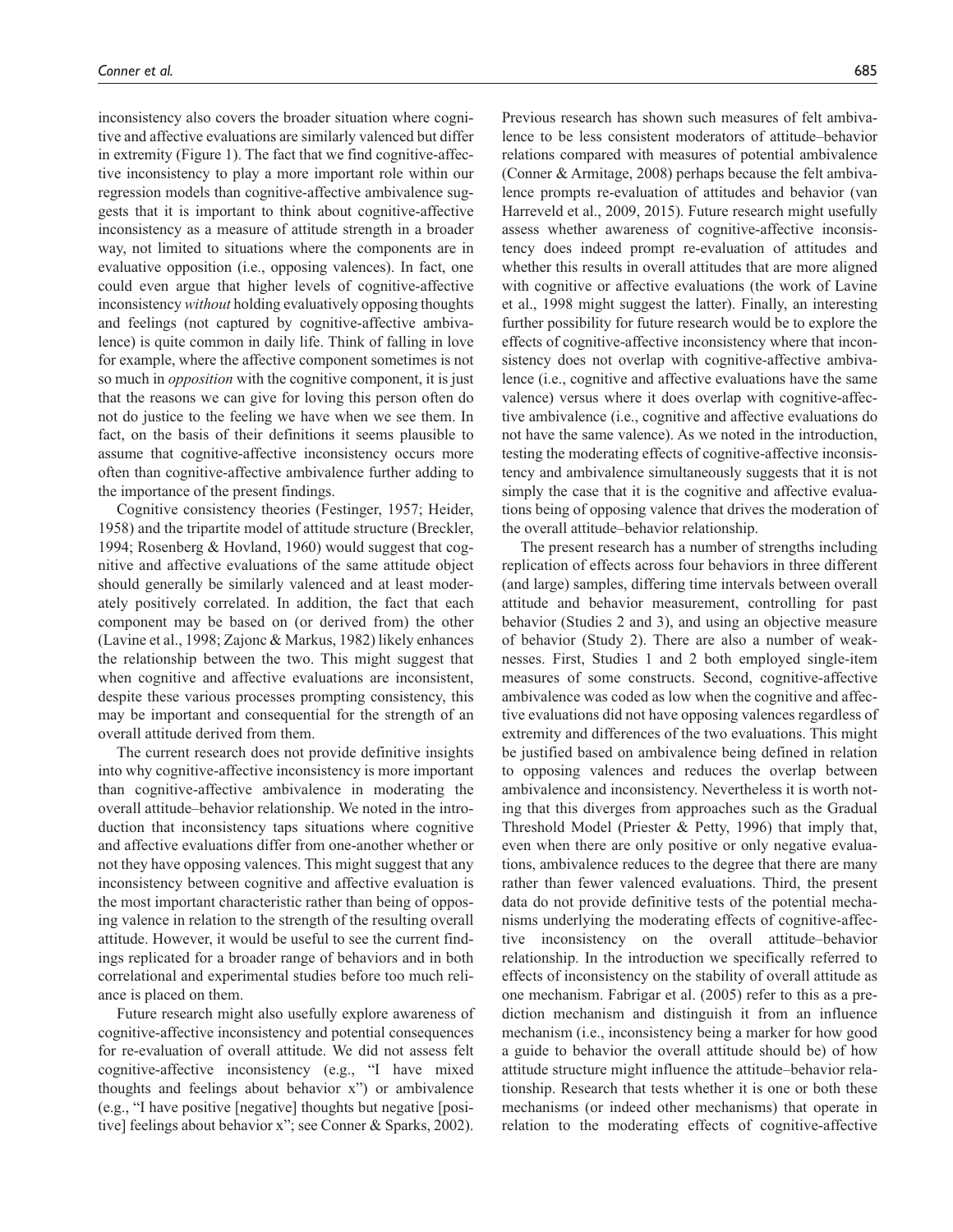inconsistency on overall attitude–behavior relationships would be useful. Fourth, further studies testing these effects with non-health behaviors might be useful to help understand the generalizability of the effects.

In summary, the present research shows cognitive-affective inconsistency and ambivalence to be strongly positively intercorrelated. It also shows cognitive-affective inconsistency and ambivalence to each be moderators of the overall attitude–behavior relationship (in individual tests) suggesting that both tap attitude strength. In addition, it shows that it is cognitive-affective inconsistency rather than ambivalence that moderates the overall attitude–behavior relationship when both are considered simultaneously. This suggests that such measures of inconsistency account for the effects of ambivalence on the overall attitude–behavior relationship. Testing whether cognitive-affective inconsistency also impacts on other aspects of attitude strength (e.g., attitude stability, pliability, and information processing; Krosnick & Petty, 1995) and explains the effects of cognitive-affective ambivalence may be a useful direction for future research.

#### **Declaration of Conflicting Interests**

The author(s) declared no potential conflicts of interest with respect to the research, authorship, and/or publication of this article.

#### **Funding**

The author(s) received no financial support for the research, authorship, and/or publication of this article.

#### **ORCID iDs**

Mark Conner **D** <https://orcid.org/0000-0002-6229-8143> Sarah Wilding **D** <https://orcid.org/0000-0002-7977-7132>

#### **Supplemental Material**

Supplemental material is available online with this article.

#### **References**

- Abelson, R. P., Kinder, D. R., Peters, M. D., & Fiske, S. T. (1982). Affective and semantic components in political person perception. *Journal of Personality and Social Psychology*, *42*, 619– 630.<https://doi.org/10.1037/0022-3514.42.4.619>
- Aiken, L. S., & West, S. G. (1991). *Multiple regression: Testing and interpreting interactions*. SAGE.
- Ajzen, I., & Fishbein, M. (1980). *Understanding attitudes and predicting social behavior*. Prentice-Hall.
- Armitage, C. J., & Conner, M. (2000). Attitudinal ambivalence: A test of three key hypotheses. *Personality and Social Psychology Bulletin*, *26*, 1421–1432.
- Block, G., Gillespie, C., Rosenbaum, E. H., & Jenson, C. (2000). A rapid food screener to assess fat and fruit and vegetable intake. *American Journal of Preventive Medicine*, *18*, 284–288.
- Breckler, S. J. (1994). A comparison of numerical indices for measuring attitudinal ambivalence. *Educational and Psychological Measurement*, *54*, 350–365.
- Breckler, S. J., & Wiggins, E. C. (1989). Affect versus evaluation in the structure of attitudes. *Journal of Experimental Social Psychology*, *25*, 253–271.
- Cade, J. E., & Margetts, B. M. (1988). Nutrient sources in the English diet: Quantitative data from three English towns. *International Journal of Epidemiology*, *17*, 844–848.
- Chaiken, S., & Baldwin, M. W. (1981). Affective-cognitive consistency and the effect of salient behavioral information on the self-perception of attitudes. *Journal of Personality Social Psychology*, *41*, 1–12.
- Chaiken, S., Pomerantz, E. M., & Giner-Sorolla, R. (1995). Structural consistency and attitude strength. In R. E. Petty & J. A. Krosnick (Eds.), *Attitude strength: Antecedents and consequences* (pp. 387–412). Lawrence Erlbaum.
- Conner, M., & Armitage, C. J. (2008). Attitudinal ambivalence. In W. Crano & R. Prislin (Eds.), *Attitudes and attitude change* (pp. 261–286). Psychology Press.
- Conner, M., Grogan, S., Lawton, R., Armitage, C., West, R., Siddiqi, K., Gannon, B., Torgerson, C., Flett, K., & Simms-Ellis, R. (2013). Study protocol: A cluster randomised controlled trial of implementation intentions to reduce smoking initiation in adolescents. *BMC Public Health*, *13*, Article 54. <https://doi.org/10.1186/1471-2458-13-54>
- Conner, M., Grogan, S., West, R., Simms-Ellis, R., Scholtens, K., Sykes-Muskett, B., Cowap, L., Lawton, R., Armitage, C. J., Meads, D., Schmitt, L., Torgerson, C., & Siddiqi, K. (2019). Effectiveness and cost-effectiveness of repeated implementation intention formation plus anti-smoking messages on adolescent smoking initiation: A cluster randomized controlled trial. *Journal of Consulting and Clinical Psychology*, *87*, 422–432. <https://doi.org/10.1037/ccp0000387>
- Conner, M., & Higgins, A. (2010). Long-term effects of implementation intentions on prevention of smoking uptake among adolescents: A cluster randomized controlled trial. *Health Psychology*, *29*, 529–538. [https://doi.org/10.1037/](https://doi.org/10.1037/a0020317) [a0020317](https://doi.org/10.1037/a0020317)
- Conner, M., & Sparks, P. (2002). Ambivalence and attitudes. *European Review of Social Psychology*, *12*, 37–70.
- Conner, M., Sparks, P., Povey, R., James, R., Shepherd, R., & Armitage, C. J. (2002). Moderator effects of attitudinal ambivalence on attitude–behavior relationships. *European Journal of Social Psychology*, *32*, 705–718.
- Converse, P. E. (1995). Foreword. In R. E. Petty & J. A. Krosnick (Eds.), *Attitude strength: Antecedents and consequences* (pp. xi–xvii). Lawrence Erlbaum.
- Crites, S. L., Fabrigar, L. R., & Petty, R. E. (1994). Measuring the affective and cognitive properties of attitudes: Conceptual and methodological issues. *Personality and Social Psychology Bulletin*, *20*, 619–634.
- Erber, M. W., Hodges, S. D., & Wilson, T. D. (1995). Attitude strength, attitude stability, and the effects of analyzing reasons. In R. E. Petty & J. A. Krosnick (Eds.), *Attitude strength: Antecedents and consequences* (pp. 433–454). Lawrence Erlbaum.
- Esses, V. M., Haddock, G., & Zanna, M. P. (1993). Values, stereotypes, and emotions as determinants of inter-group attitudes. In D. M. Mackie & D. L. Hamilton (Eds.), *Affect, cognition, and stereotyping: Interactive processes in group perception* (pp. 137–166). Academic Press.